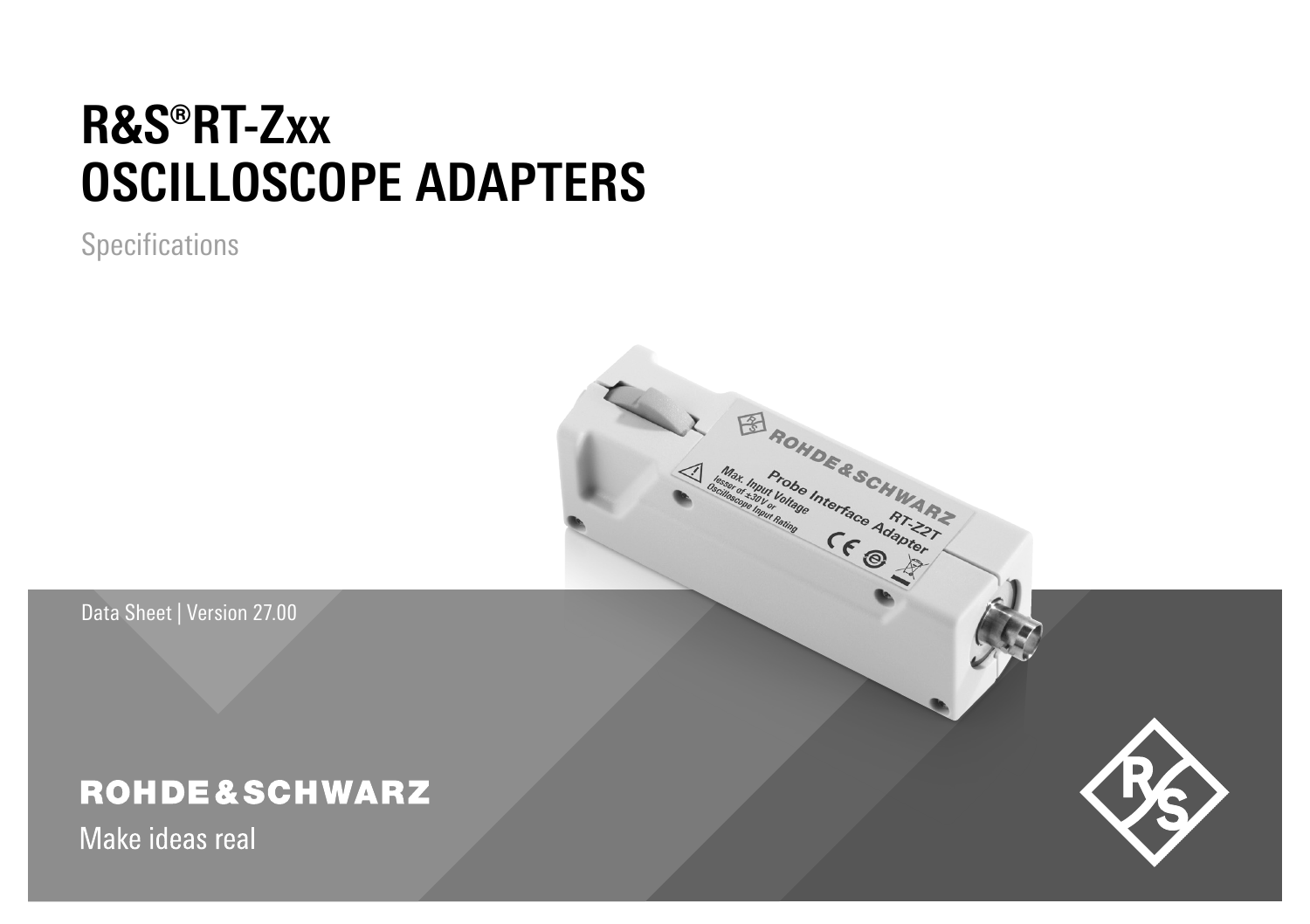# **CONTENTS**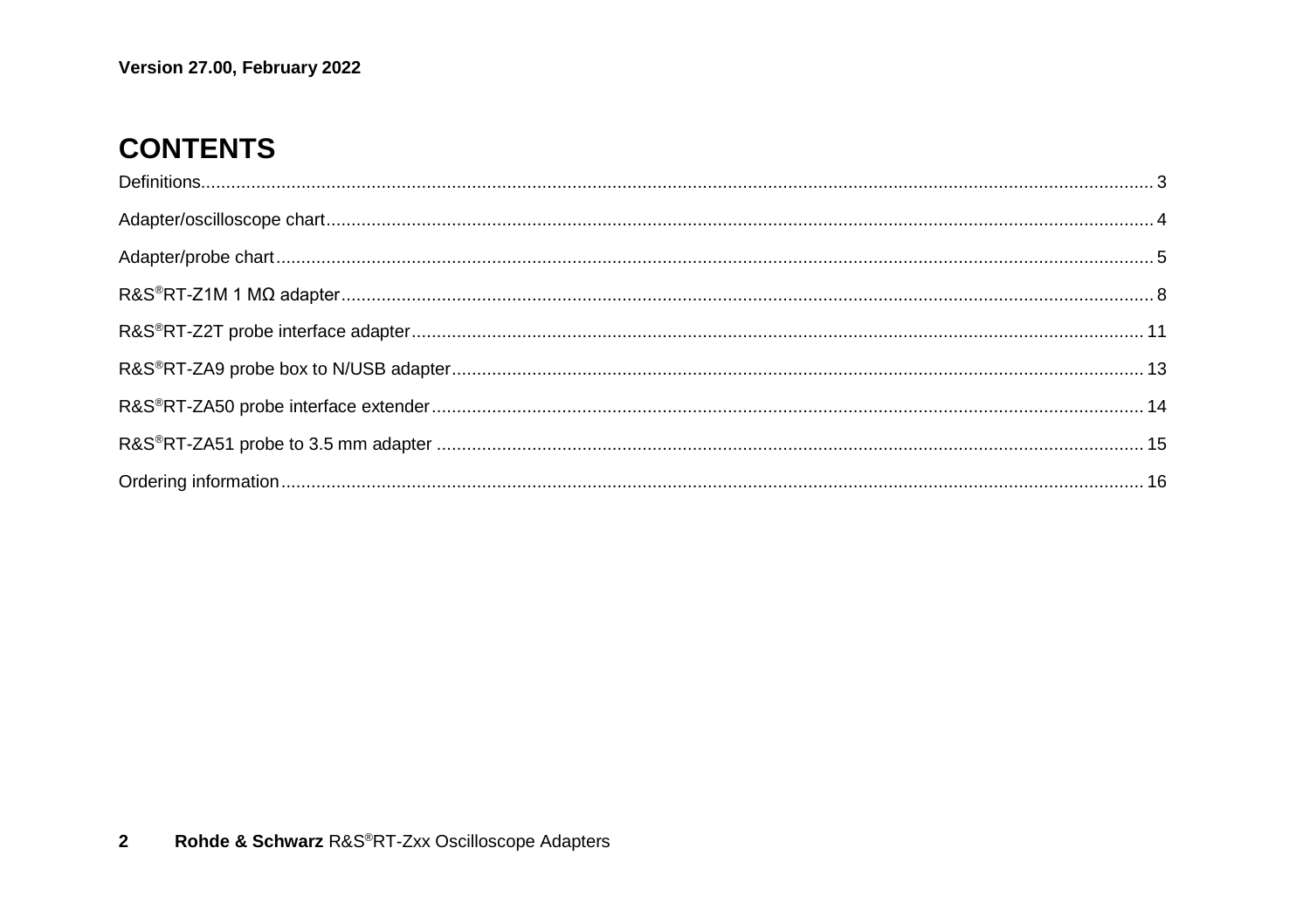# <span id="page-2-0"></span>**Definitions**

#### **General**

Product data applies under the following conditions:

- Three hours storage at ambient temperature followed by 30 minutes warm-up operation
- Specified environmental conditions met
- Recommended calibration interval adhered to

#### **Specifications with limits**

Represent warranted product performance by means of a range of values for the specified parameter. These specifications are marked with limiting symbols such as <, ≤, >, ≥, ±, or descriptions such as maximum, limit of, minimum. Compliance is ensured by testing or is derived from the design. Test limits are narrowed by guard bands to take into account measurement uncertainties, drift and aging, if applicable.

#### **Specifications without limits**

Represent warranted product performance for the specified parameter. These specifications are not specially marked and represent values with no or negligible deviations from the given value (e.g. dimensions or resolution of a setting parameter). Compliance is ensured by design.

#### **Typical data (typ.)**

Characterizes product performance by means of representative information for the given parameter. When marked with  $\lt$ ,  $>$  or as a range, it represents the performance met by approximately 80 % of the instruments at production time. Otherwise, it represents the mean value.

#### **Measured values (meas.)**

Characterize expected product performance by means of measurement results gained from individual samples.

Typical data as well as measured values are not warranted by Rohde & Schwarz.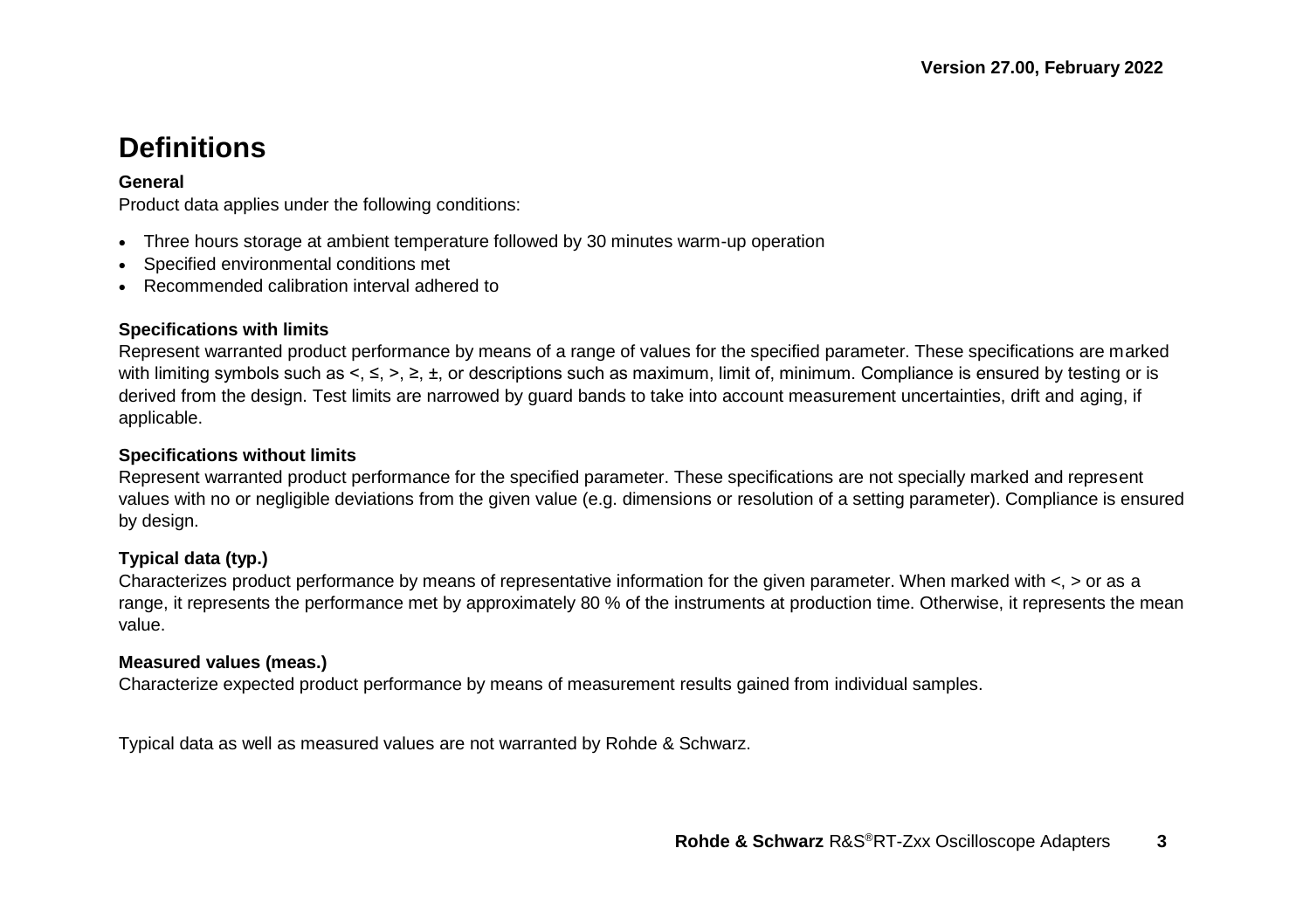# <span id="page-3-0"></span>**Adapter/oscilloscope chart**

| Adapter from Rohde & Schwarz (R&S <sup>®</sup> ) | ضة | 균 | ໑ | ន<br>균 | 5<br>ضة |
|--------------------------------------------------|----|---|---|--------|---------|
| <b>Base units</b>                                |    |   |   |        |         |
| R&S <sup>®</sup> RTM3000                         |    |   |   |        |         |
| <b>R&amp;S®RTA4000</b>                           |    |   |   |        |         |
| R&S <sup>®</sup> RTE                             |    |   |   |        |         |
| R&S <sup>®</sup> RTO6                            |    |   |   |        |         |
| R&S <sup>®</sup> RTP                             |    |   |   |        |         |
| Other instrument with 50 $\Omega$ input          |    |   |   |        |         |

● recommended extra<br>○ possible accessory, v

possible accessory, with limited functionality of probe or base unit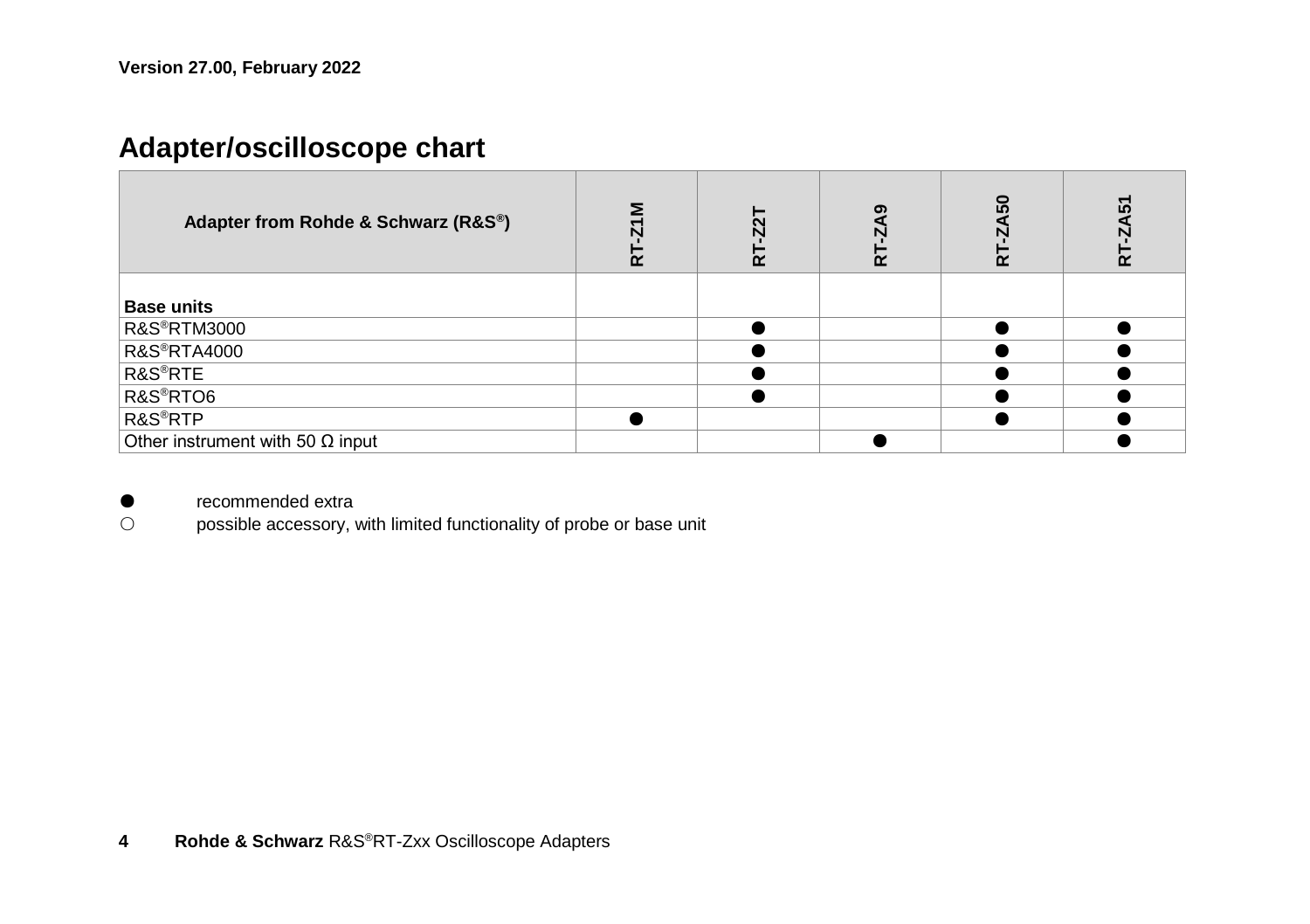# <span id="page-4-0"></span>**Adapter/probe chart**

| Adapter from Rohde & Schwarz (R&S®) | RT-Z1M | RT-Z2T | <b>RT-ZA9</b> | RT-ZA50 | RT-ZA51 |
|-------------------------------------|--------|--------|---------------|---------|---------|
| <b>Probes</b>                       |        |        |               |         |         |
|                                     |        |        |               |         |         |
| Passive probes                      |        |        |               |         |         |
| R&S <sup>®</sup> RT-ZZ80            |        |        | $\circ$       |         |         |
| R&S <sup>®</sup> RT-ZP1X            | О      |        |               |         |         |
| R&S®RT-ZP03S                        | О      |        |               |         |         |
| R&S <sup>®</sup> RT-ZP05S           | Ω      |        |               |         |         |
| R&S <sup>®</sup> RT-ZP10            |        |        |               |         |         |
| R&S®RT-ZH03                         |        |        |               |         |         |
| R&S®RT-ZH10                         |        |        |               |         |         |
| R&S <sup>®</sup> RT-ZH11            |        |        |               |         |         |
| Active probes                       |        |        |               |         |         |
| R&S®RT-ZS10E                        |        |        |               |         |         |
| R&S <sup>®</sup> RT-ZS10            |        |        |               |         |         |
| R&S <sup>®</sup> RT-ZS20            |        |        |               |         |         |
| R&S <sup>®</sup> RT-ZS30            |        |        |               |         |         |
| R&S®RT-ZS60                         |        |        |               |         |         |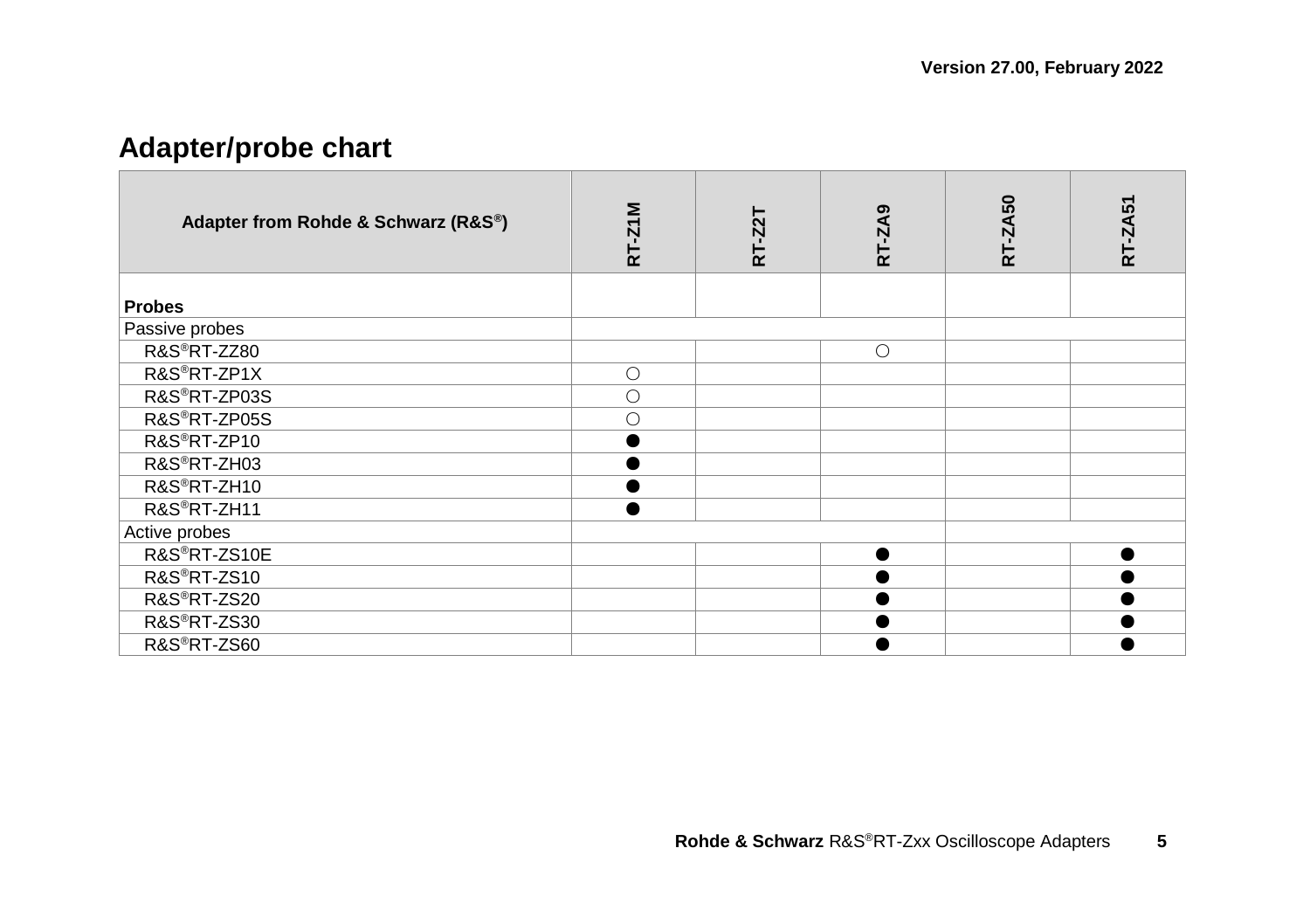| Adapter from Rohde & Schwarz (R&S®) | RT-Z1M | RT-Z2T | <b>RT-ZA9</b> | RT-ZA50 | RT-ZA51   |
|-------------------------------------|--------|--------|---------------|---------|-----------|
| Differential probes                 |        |        |               |         |           |
| R&S®RT-ZD002                        |        |        |               |         |           |
| R&S®RT-ZD003                        |        |        |               |         |           |
| R&S®RT-ZD01                         |        |        |               |         |           |
| R&S <sup>®</sup> RT-ZD02            |        |        | ●             |         |           |
| R&S <sup>®</sup> RT-ZD08            |        |        | ●             |         |           |
| R&S®RT-ZHD07                        |        |        |               |         |           |
| R&S <sup>®</sup> RT-ZHD15           |        |        |               |         |           |
| R&S®RT-ZHD16                        | ▬      |        |               |         |           |
| R&S <sup>®</sup> RT-ZHD60           |        |        |               |         |           |
| R&S®RT-ZD10                         |        |        | ●             |         | ●         |
| R&S <sup>®</sup> RT-ZD20            |        |        |               |         |           |
| R&S <sup>®</sup> RT-ZD30            |        |        |               |         |           |
| R&S <sup>®</sup> RT-ZD40            |        |        |               |         |           |
| Modular probes                      |        |        |               |         |           |
| R&S <sup>®</sup> RT-ZM15            |        |        | $\circ$       |         | $\bullet$ |
| R&S <sup>®</sup> RT-ZM30            |        |        | $\circ$       |         |           |
| R&S®RT-ZM60                         |        |        | $\circ$       |         |           |
| R&S <sup>®</sup> RT-ZM90            |        |        | $\circ$       |         |           |
| R&S®RT-ZM130                        |        |        | $\circ$       |         |           |
| R&S®RT-ZM160                        |        |        | $\bigcirc$    |         |           |
| Power rail probes                   |        |        |               |         |           |
| R&S <sup>®</sup> RT-ZPR20           |        |        | ●             |         |           |
| R&S <sup>®</sup> RT-ZPR40           |        |        |               |         |           |

#### **6 Rohde & Schwarz** R&S ®RT -Zxx Oscilloscope Adapters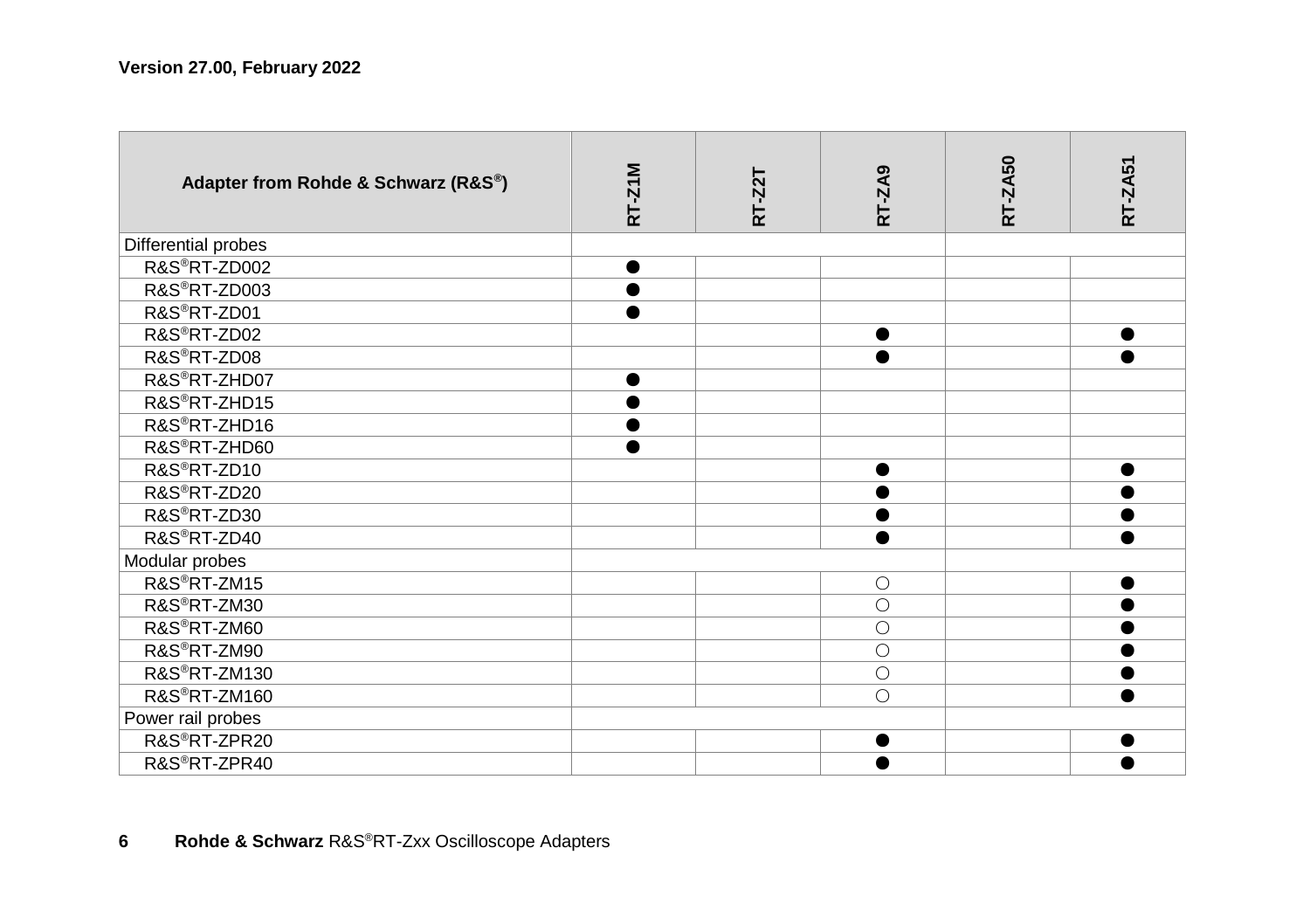| Adapter from Rohde & Schwarz (R&S®) | RT-Z1M | RT-Z2T | දි<br>RT-Z | <b>A50</b><br>RT-Z | $-2A51$<br>균 |
|-------------------------------------|--------|--------|------------|--------------------|--------------|
| Current probes                      |        |        |            |                    |              |
| R&S®RT-ZC02                         |        |        |            |                    |              |
| R&S <sup>®</sup> RT-ZC03            |        |        |            |                    |              |
| R&S®RT-ZC10                         |        |        |            |                    |              |
| R&S <sup>®</sup> RT-ZC20            |        |        |            |                    |              |
| R&S®RT-ZC30                         |        |        |            |                    |              |
| R&S <sup>®</sup> RT-ZC05B           |        |        |            |                    |              |
| R&S®RT-ZC10B                        |        |        |            |                    |              |
| R&S®RT-ZC15B                        |        |        |            |                    |              |
| R&S <sup>®</sup> RT-ZC20B           |        |        |            |                    |              |
| Adapter                             |        |        |            |                    |              |
| R&S <sup>®</sup> RT-ZA51            |        |        |            |                    |              |

● recommended extra<br>○ possible accessory, v

possible accessory, with limited functionality of probe or base unit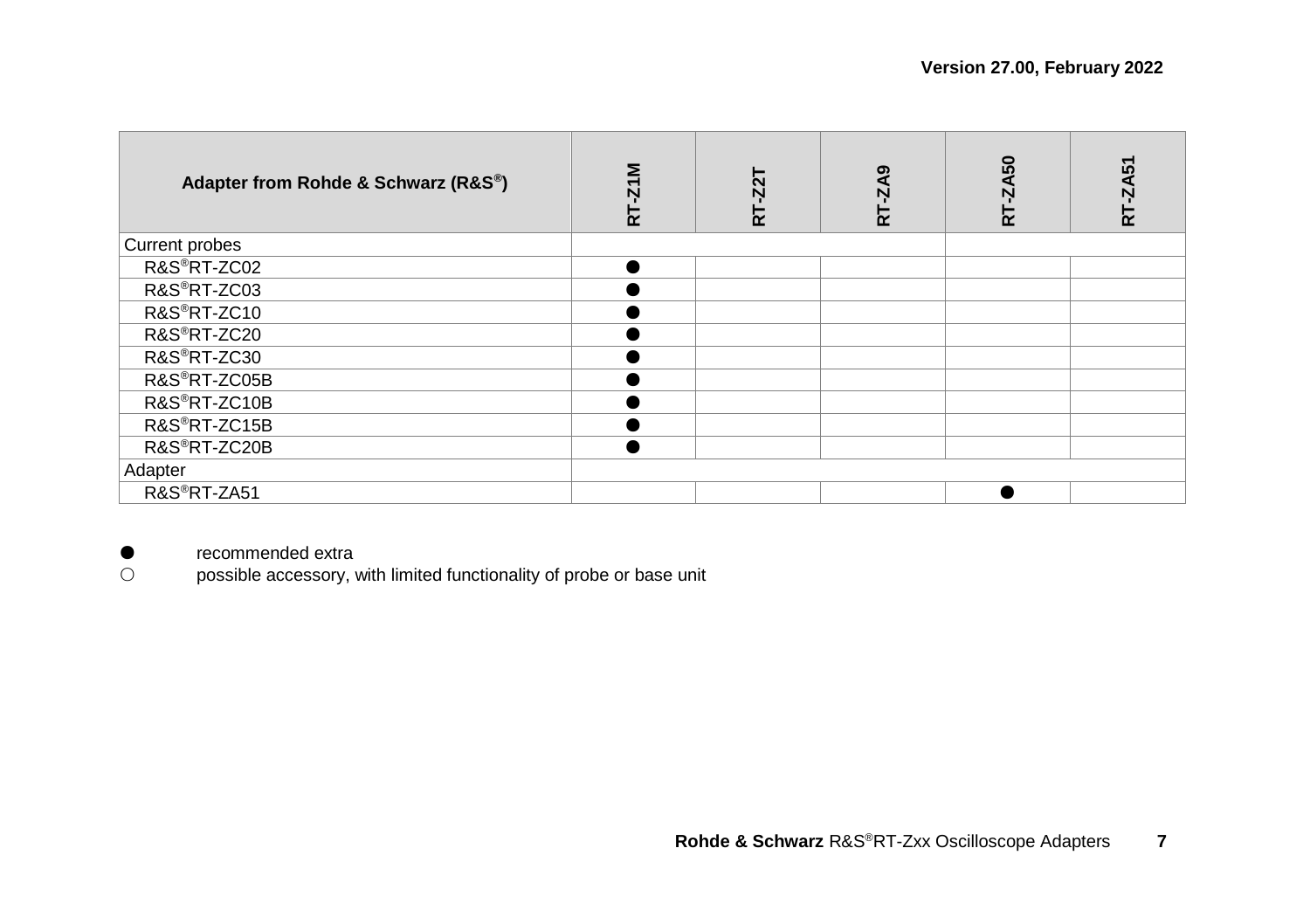# <span id="page-7-0"></span>**R&S®RT-Z1M 1 MΩ adapter**

All parameters are valid when the adapter is connected to an appropriate Rohde & Schwarz oscilloscope with an input impedance of 50 Ω. See table on pag[e 4](#page-3-0) and Rohde & Schwarz oscilloscope operating manual for more details.

| <b>Dynamic characteristics</b>       |                                               |                                            |  |
|--------------------------------------|-----------------------------------------------|--------------------------------------------|--|
| <b>Bandwidth</b>                     | starting at DC                                | $> 500$ MHz                                |  |
| Rise time                            | 10 % to 90 %.                                 | 700 ps                                     |  |
|                                      | calculated from 0.35/bandwidth                |                                            |  |
| <b>Bandwidth limiting filters</b>    | max. $-1$ dB, min. $-4$ dB                    | 20 MHz, 200 MHz                            |  |
| Propagation delay                    | automatically compensated by R&S®RTP          |                                            |  |
|                                      | adapter only                                  | 1.7 ns (meas.)                             |  |
|                                      | 200 MHz lowpass filter active                 | $2.4$ ns (meas.)                           |  |
|                                      | 20 MHz lowpass filter active                  | 12.1 ns (meas.)                            |  |
| Input characteristics                |                                               |                                            |  |
| Input resistance                     |                                               | $1 M\Omega \pm 1 \%$                       |  |
| Input capacitance                    |                                               | 12 $pF$ (meas.)                            |  |
| Input coupling                       |                                               | DC, AC                                     |  |
| <b>DC</b> characteristics            |                                               |                                            |  |
| Input sensitivity                    | system                                        | 1 mV/div to 10 V/div                       |  |
| Gain error                           | initial (+5 $^{\circ}$ C to +45 $^{\circ}$ C) | $±2$ % (meas.)                             |  |
|                                      | after self-alignment                          | ±0.5%                                      |  |
| Offset range                         | >1 V/div to 10 V/div                          | $\pm$ (60 V – 5 div x input sensitivity)   |  |
|                                      | >100 mV/div to 1 V/div                        | $\pm$ (12 V – 5 div x input sensitivity)   |  |
|                                      | 1 mV/div to 100 mV/div                        | $\pm$ (1.5 V – 5 div x input sensitivity)  |  |
| Offset error                         | after self-alignment                          | $\pm$ (0.2 % x   offset setting   + 0.5 mV |  |
|                                      |                                               | $+0.1$ div x input sensitivity)            |  |
| Maximum nondestructive input voltage | DC                                            | ±60V                                       |  |
|                                      | AC, see figure on page 8                      | $±42$ V (peak)                             |  |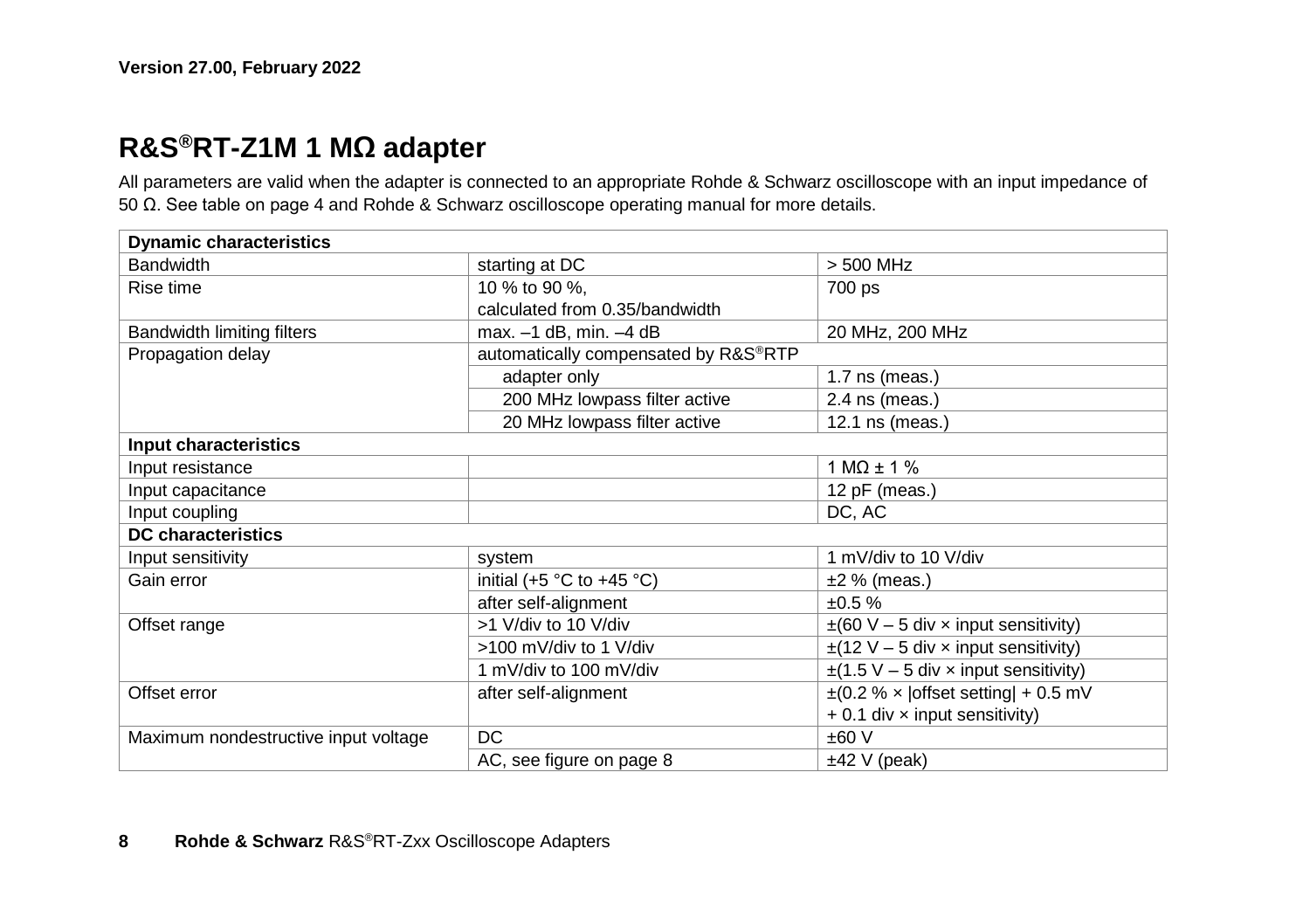| <b>Base unit</b> |              |                |  |
|------------------|--------------|----------------|--|
| Use with         | n c          | סדי<br>ເ∝<br>. |  |
| Input coupling   | $-50 \Omega$ |                |  |



Frequency [Hz]

*R&S®RT-Z1M maximum rated sine-wave root mean square input voltage versus frequency*

### **R&S®ProbeMeter**

| Measurement error  | +15 °C to +35 °C | $\pm 0.1$ % of reading $\pm$ 0.5 mV      |
|--------------------|------------------|------------------------------------------|
|                    | +5°C to +45 °C   | $\pm 0.2$ % of reading $\pm$ 1.0 mV      |
| Temperature drift  |                  | $\pm$ 80 ppm/°C of reading $\pm$ 1 mV/°C |
| 50/60 Hz rejection |                  | > 87 dB                                  |
| Integration time   |                  | 147 ms                                   |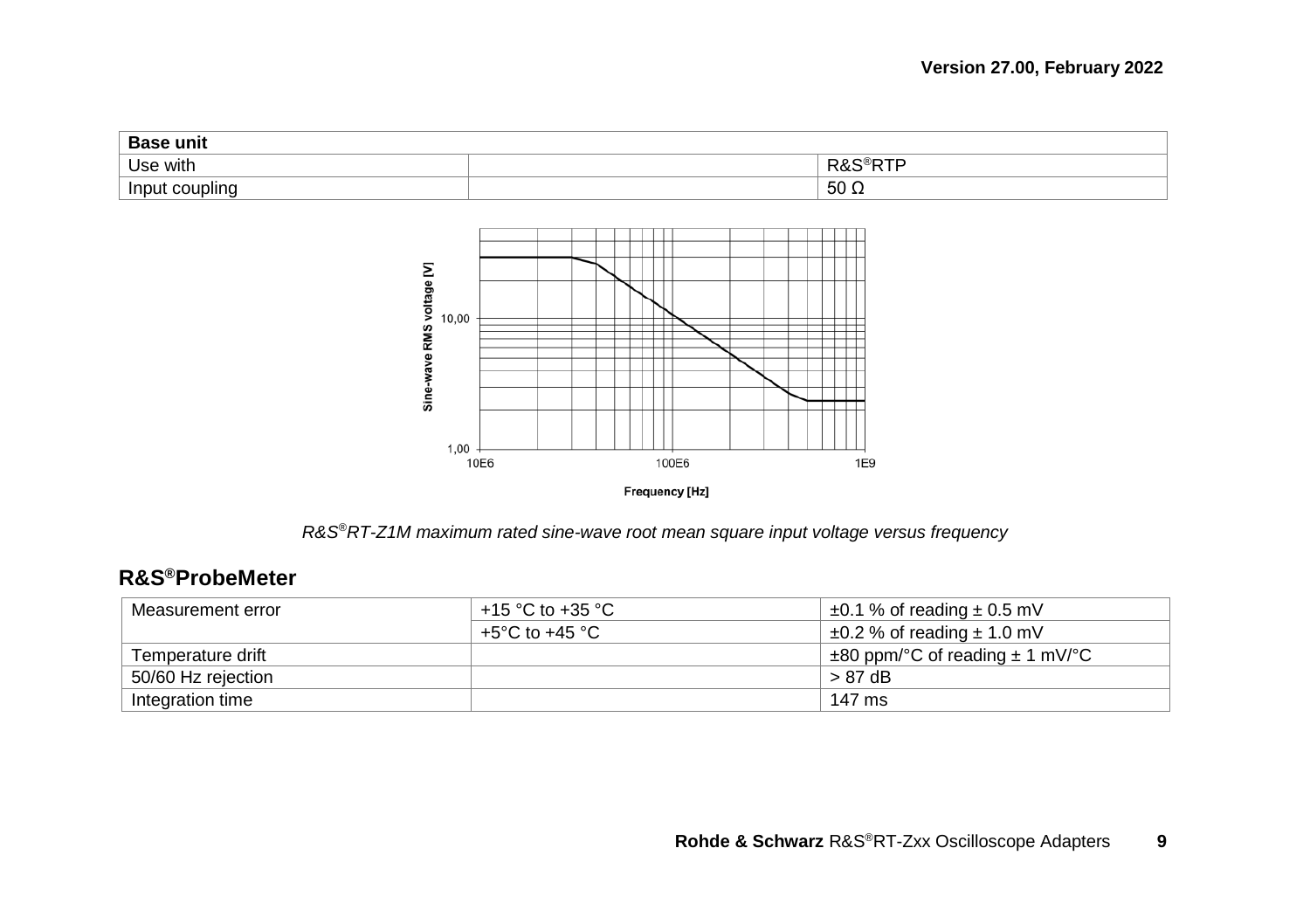### **General data**

| <b>Temperature</b>           |                                        |                                                                   |  |  |
|------------------------------|----------------------------------------|-------------------------------------------------------------------|--|--|
| Temperature loading          | operating temperature range            | $+5$ °C to $+45$ °C                                               |  |  |
|                              | storage temperature range              | $-40$ °C to +70 °C                                                |  |  |
| Climatic loading             |                                        | +25 °C/+40 °C cyclic at 95 % relative                             |  |  |
|                              |                                        | humidity without condensation,                                    |  |  |
|                              |                                        | in line with IEC 60068-2-30                                       |  |  |
| Altitude                     | operation                              | up to 3000 m                                                      |  |  |
|                              | transport                              | up to 4600 m                                                      |  |  |
| <b>Mechanical resistance</b> |                                        |                                                                   |  |  |
| Vibration                    | sinusoidal                             | 5 Hz to 150 Hz, max. 2 g at 55 Hz,                                |  |  |
|                              |                                        | 0.5 g from 55 Hz to 150 Hz,                                       |  |  |
|                              |                                        | in line with EN 60068-2-6                                         |  |  |
|                              | random                                 | 10 Hz to 500 Hz.                                                  |  |  |
|                              |                                        | acceleration 1.9 g (RMS).                                         |  |  |
|                              |                                        | in line with EN 60068-2-64                                        |  |  |
| Shock                        |                                        | 40 g shock spectrum,                                              |  |  |
|                              |                                        | in line with MIL-STD-810E                                         |  |  |
| <b>EMC</b>                   |                                        | in line with IEC/EN 61326-1,                                      |  |  |
|                              |                                        | IEC/EN 61326-2-1,                                                 |  |  |
|                              |                                        | CISPR 11/EN 55011(class B)                                        |  |  |
| <b>Calibration interval</b>  |                                        | 2 years                                                           |  |  |
| <b>RoHS</b>                  |                                        | in line with directive 2011/65/EU and                             |  |  |
|                              |                                        | 2015/863/EU                                                       |  |  |
| <b>Mechanical data</b>       |                                        |                                                                   |  |  |
| Dimensions                   | adapter only (W $\times$ H $\times$ L) | approx. 34 mm $\times$ 37 mm $\times$ 124 mm                      |  |  |
|                              |                                        | $(1.34 \text{ in} \times 1.46 \text{ in} \times 4.88 \text{ in})$ |  |  |
| Weight                       | adapter only                           | approx. 150 g (0.33 lb)                                           |  |  |
| <b>Probe interface</b>       | to oscilloscope                        | Rohde & Schwarz probe interface                                   |  |  |
|                              | to probe                               |                                                                   |  |  |

**10 Rohde & Schwarz** R&S®RT-Zxx Oscilloscope Adapters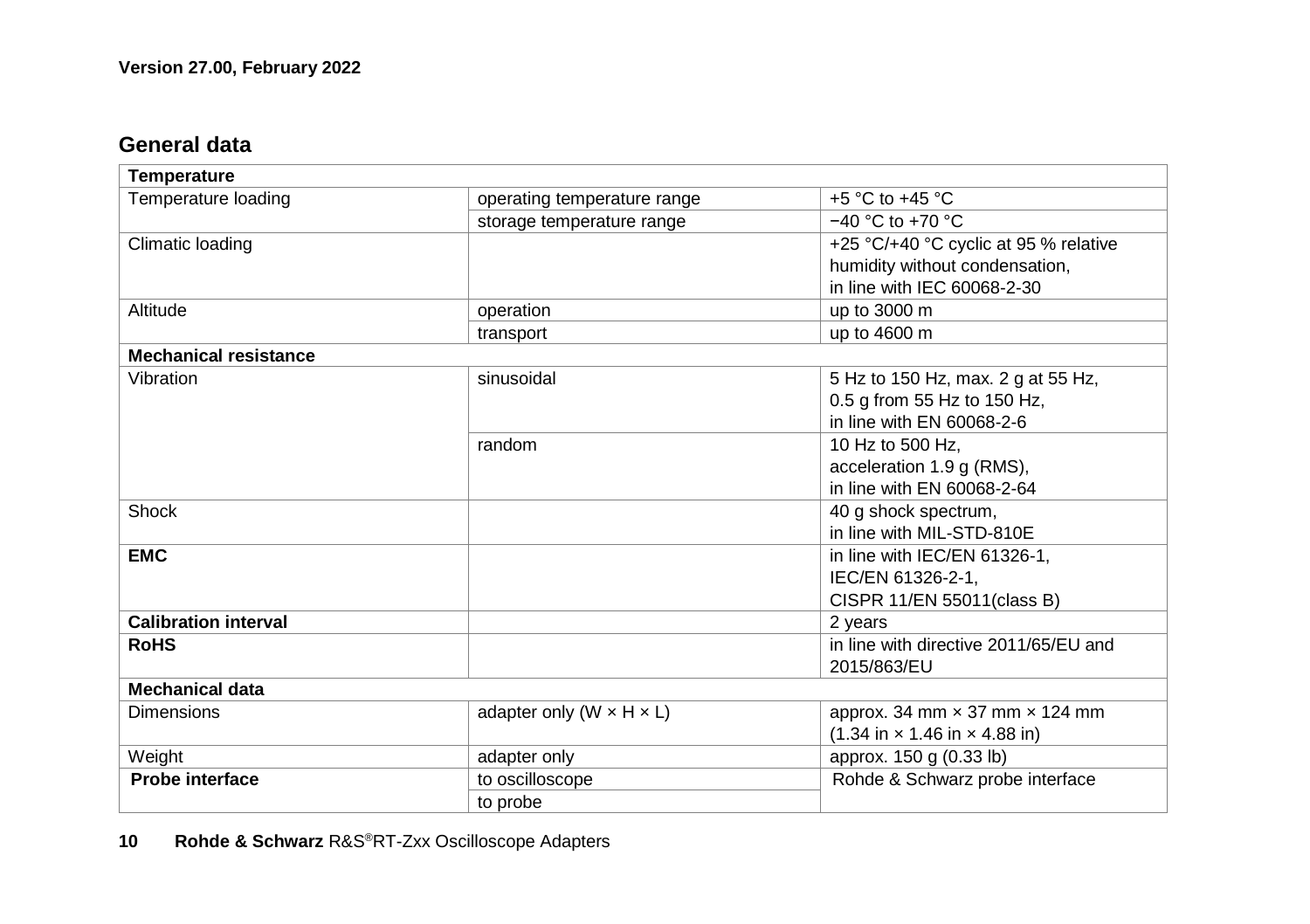# <span id="page-10-0"></span>**R&S®RT-Z2T probe interface adapter**

All parameters are valid for the adapter connected to an appropriate Rohde & Schwarz oscilloscope.

| <b>Bandwidth</b>                     | adapter only, starting at DC                | 4 GHz (meas.)                                |
|--------------------------------------|---------------------------------------------|----------------------------------------------|
| DC input resistance                  |                                             | equals oscilloscope setting                  |
| Maximum nondestructive input voltage |                                             | lesser of $\pm 30$ V and oscilloscope rating |
| Supply voltages                      |                                             | +15 V, +5 V, -5 V, -15 V                     |
| Supply voltage error                 | +23 °C $\pm$ 5 °C                           | ±2%                                          |
|                                      | 0 °C to +45 °C                              | ±5%                                          |
| Maximum supply current               | sum of currents on $+15$ V and $+5$ V rails | 150 mA                                       |
|                                      | sum of currents on $-15$ V and $-5$ V rails | 150 mA                                       |
| Use with                             |                                             | R&S <sup>®</sup> RTM3000.                    |
|                                      |                                             | R&S <sup>®</sup> RTA4000.                    |
|                                      |                                             | R&S <sup>®</sup> RTE.                        |
|                                      |                                             | R&S <sup>®</sup> RTO6                        |
| Supported probes                     | single-ended probes                         | P6205, P6243, P6245, P6241, P6249            |
|                                      | current probes                              | <b>TCP202</b>                                |
|                                      | differential probes                         | P6246, P6247, P6248, P6250, P6251            |
|                                      | high voltage differential probes            | P5205, P5210                                 |
|                                      | electro-optical probes                      | P6701B, P6703B, P6711, P6713                 |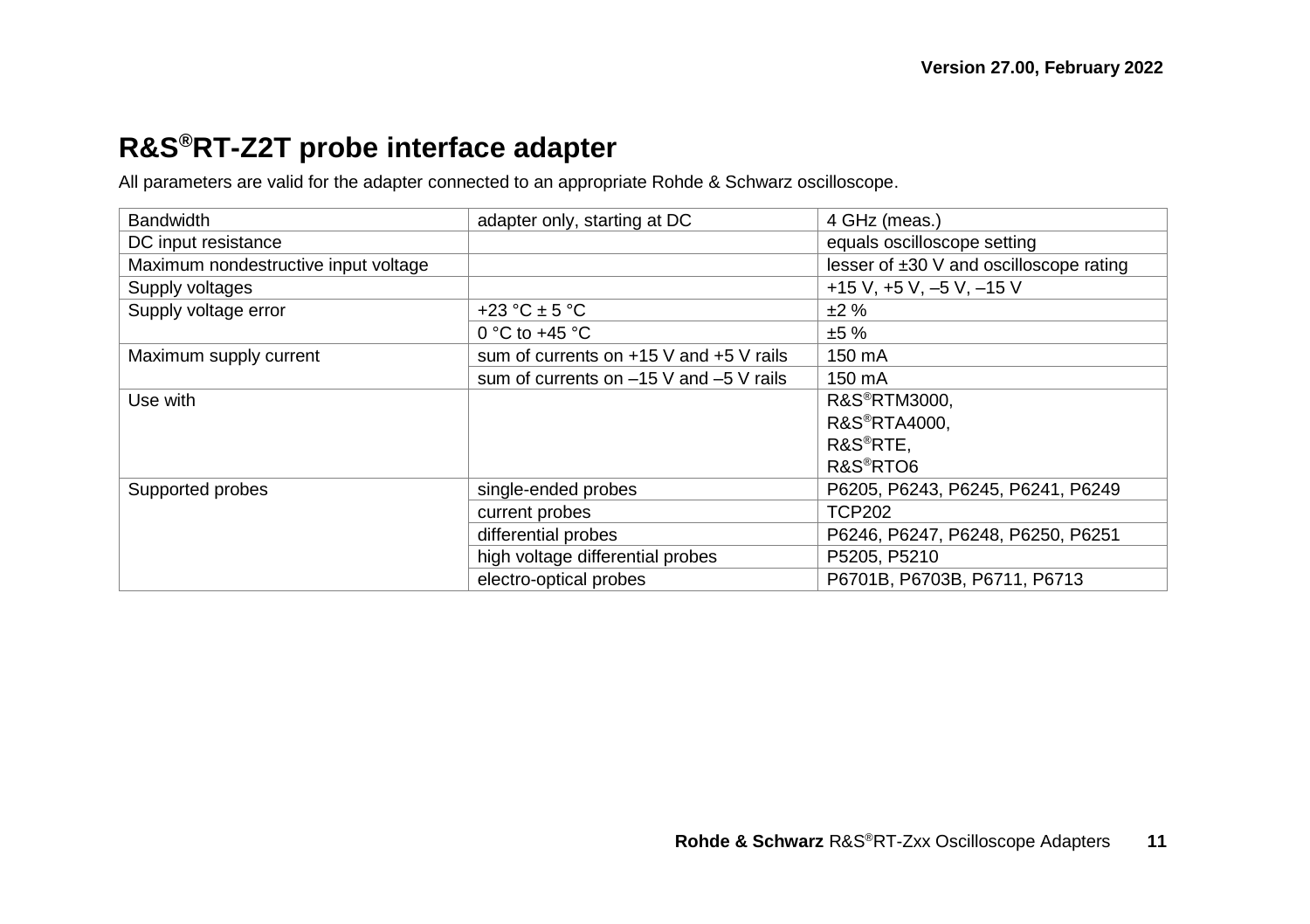### **General data**

| <b>Temperature</b>           |                             |                                                                |
|------------------------------|-----------------------------|----------------------------------------------------------------|
| Temperature loading          | operating temperature range | 0 °C to $+45$ °C                                               |
|                              | storage temperature range   | $-40$ °C to $+70$ °C                                           |
| Climatic loading             |                             | +25 °C/+40 °C cyclic at 95 % relative                          |
|                              |                             | humidity without condensation,                                 |
|                              |                             | in line with IEC 60068-2-30                                    |
| Altitude                     | operation                   | up to 3000 m                                                   |
|                              | transport                   | up to 4600 m                                                   |
| <b>Mechanical resistance</b> |                             |                                                                |
| Vibration                    | sinusoidal                  | 5 Hz to 150 Hz, max. 1.8 g at 55 Hz,                           |
|                              |                             | 0.5 g from 55 Hz to 150 Hz,                                    |
|                              |                             | in line with EN 60068-2-6                                      |
|                              | random                      | 10 Hz to 500 Hz, acceleration 1.9 g (RMS),                     |
|                              |                             | in line with EN 60068-2-64                                     |
| Shock                        |                             | 40 g shock spectrum,                                           |
|                              |                             | in line with MIL-STD-810E                                      |
| <b>EMC</b>                   |                             | in line with IEC/EN 61326-1,                                   |
|                              |                             | IEC/EN 61326-2-1.                                              |
|                              |                             | CISPR 11/EN 55011(class B)                                     |
| <b>Calibration interval</b>  |                             | 2 years                                                        |
| <b>RoHS</b>                  |                             | in line with directive 2011/65/EU and                          |
|                              |                             | 2015/863/EU                                                    |
| <b>Mechanical data</b>       |                             |                                                                |
| <b>Dimensions</b>            | WxHxL                       | approx. 41 mm $\times$ 34 mm $\times$ 128 mm                   |
|                              |                             | $(1.6 \text{ in} \times 1.3 \text{ in} \times 5.0 \text{ in})$ |
| Weight                       |                             | approx. 200 g (0.44 lb)                                        |
| Probe interface              | to oscilloscope             | Rohde & Schwarz probe interface                                |
|                              | to probe                    | TekProbe™ level II interface                                   |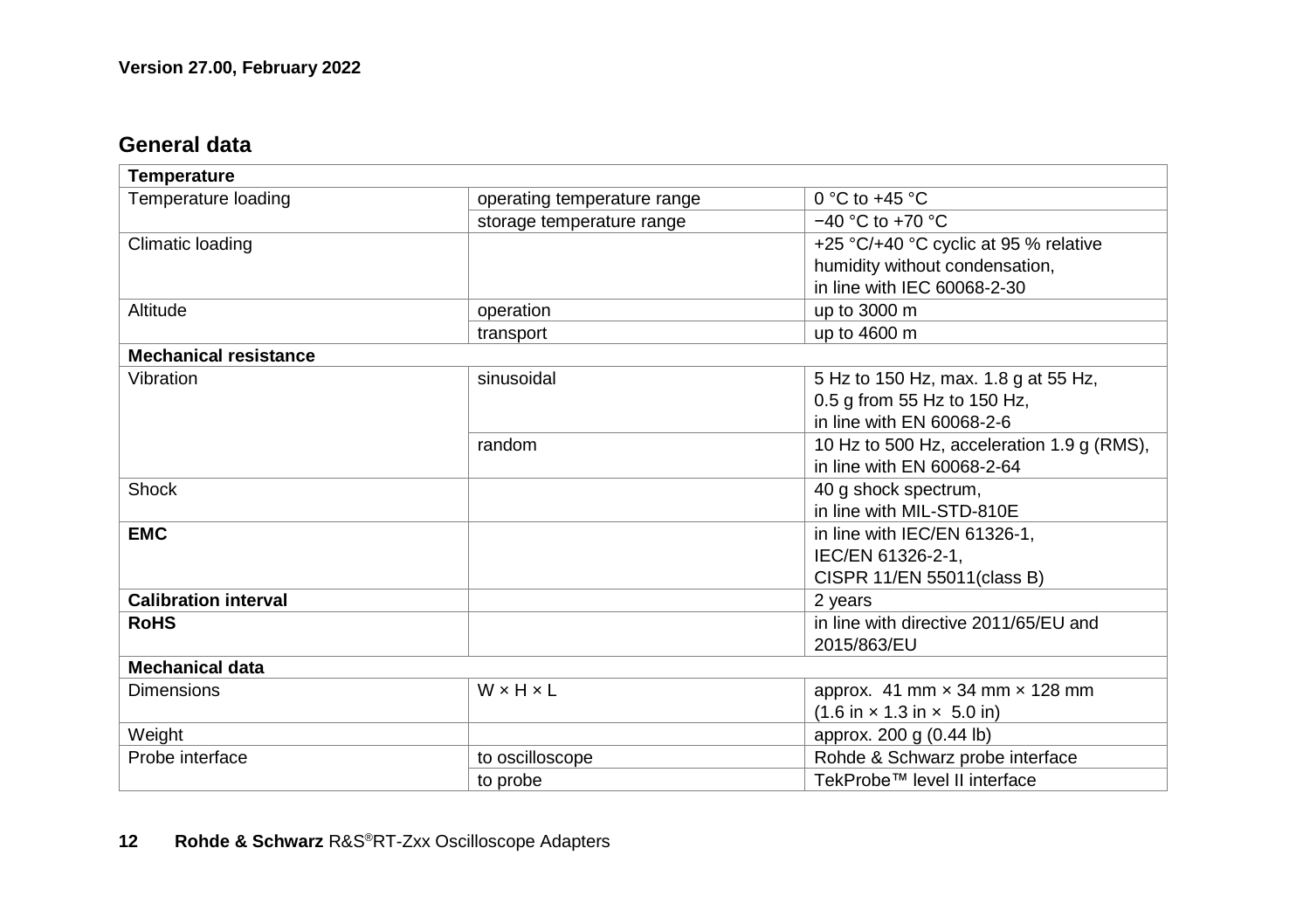# <span id="page-12-0"></span>**R&S®RT-ZA9 probe box to N/USB adapter**

All parameters are valid for the probe box adapter only.

| <b>Electrical data</b> |                                 |                                                      |
|------------------------|---------------------------------|------------------------------------------------------|
| Impedance              |                                 | 50 $\Omega$                                          |
| Frequency              |                                 | DC to 18 GHz (meas.)                                 |
| Maximum input voltage  |                                 | lesser of $\pm 30$ V and base unit rating            |
| Return loss            | DC to 12 GHz                    | $\geq$ 28 dB (meas.)                                 |
|                        | 12 GHz to 18 GHz                | $\geq$ 23 dB (meas.)                                 |
| Insertion loss         | DC to 12 GHz                    | $\leq$ 0.18 dB (meas.)                               |
|                        | 12 GHz to 18 GHz                | $\leq$ 0.22 dB (meas.)                               |
| <b>Mechanical data</b> |                                 |                                                      |
| Mating cycles          | RPC-N                           | $\geq$ 500 (meas.)                                   |
|                        | Rohde & Schwarz probe interface | $\geq 5000$ (meas.)                                  |
| <b>Interfaces</b>      |                                 |                                                      |
| Connector              |                                 | Rohde & Schwarz probe interface                      |
|                        | 2                               | RPC-N                                                |
| <b>RoHS</b>            |                                 | in line with directive 2011/65/EU and<br>2015/863/EU |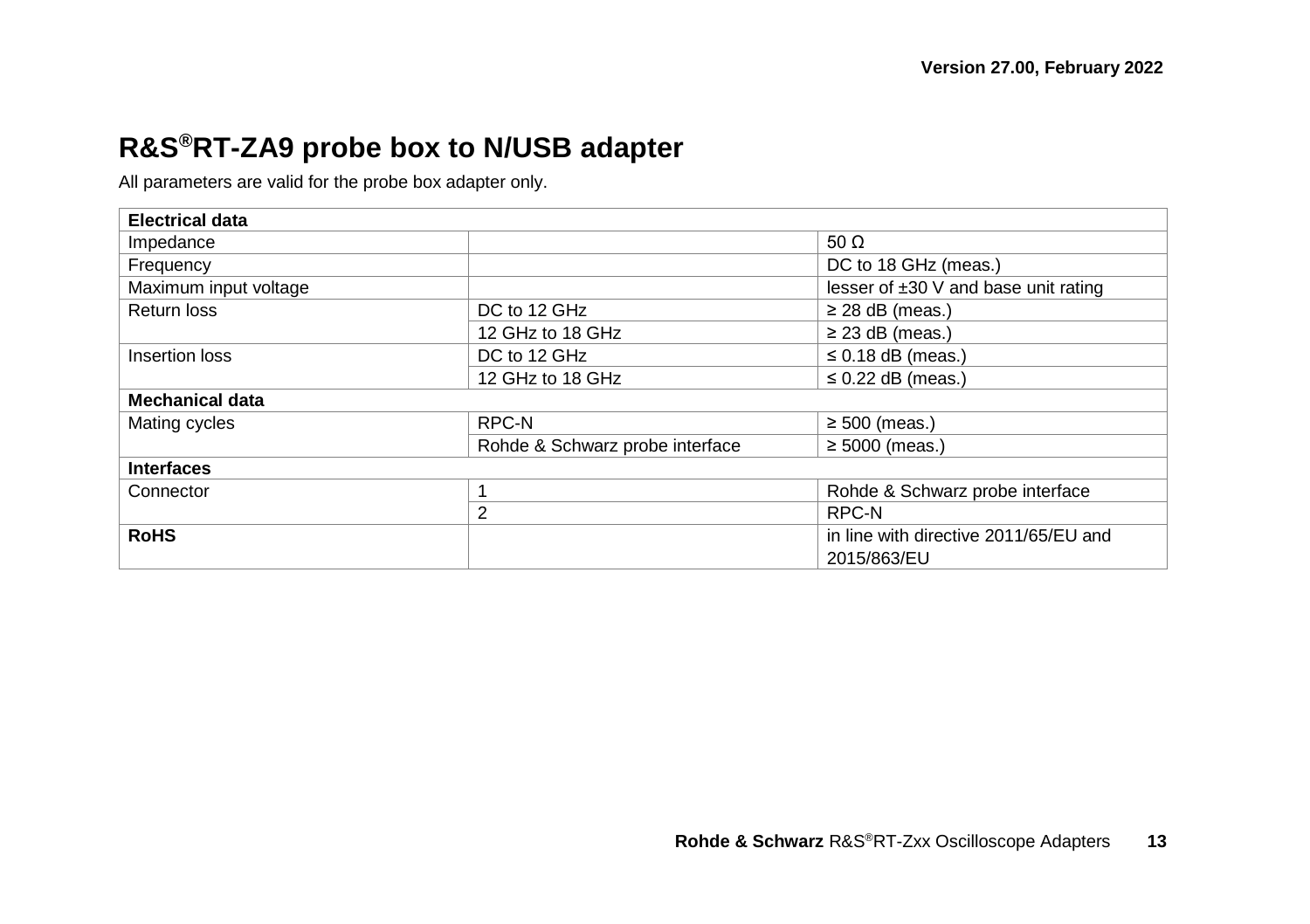### <span id="page-13-0"></span>**R&S®RT-ZA50 probe interface extender**

All parameters are valid for the adapter only.

| <b>Electrical data</b> |                                 |                                             |  |
|------------------------|---------------------------------|---------------------------------------------|--|
| Impedance              |                                 | 50 $\Omega$                                 |  |
| Frequency              |                                 | DC to 16 GHz (meas.)                        |  |
| Maximum input voltage  |                                 | lesser of $\pm 5$ V and oscilloscope rating |  |
| Return loss            | DC to 8 GHz                     | $\geq$ 18 dB (meas.)                        |  |
|                        | 8 GHz to 16 GHz                 | $\geq$ 15 dB (meas.)                        |  |
| Insertion loss         | DC to 8 GHz                     | $\leq$ 0.28 dB (meas.)                      |  |
|                        | 8 GHz to 16 GHz                 | $\leq$ 0.45 dB (meas.)                      |  |
| <b>Mechanical data</b> |                                 |                                             |  |
| Mating cycles          | <b>SMA</b>                      | $\geq$ 500 (meas.)                          |  |
|                        | Rohde & Schwarz probe interface | $\geq 5000$ (meas.)                         |  |
| Recommended torque     | <b>SMA</b>                      | 0.8 Nm to 1.1 Nm                            |  |
| <b>Interfaces</b>      |                                 |                                             |  |
| Connector              |                                 | <b>SMA</b>                                  |  |
|                        | 2                               | Rohde & Schwarz probe interface             |  |
| <b>RoHS</b>            |                                 | in line with directive 2011/65/EU and       |  |
|                        |                                 | 2015/863/EU                                 |  |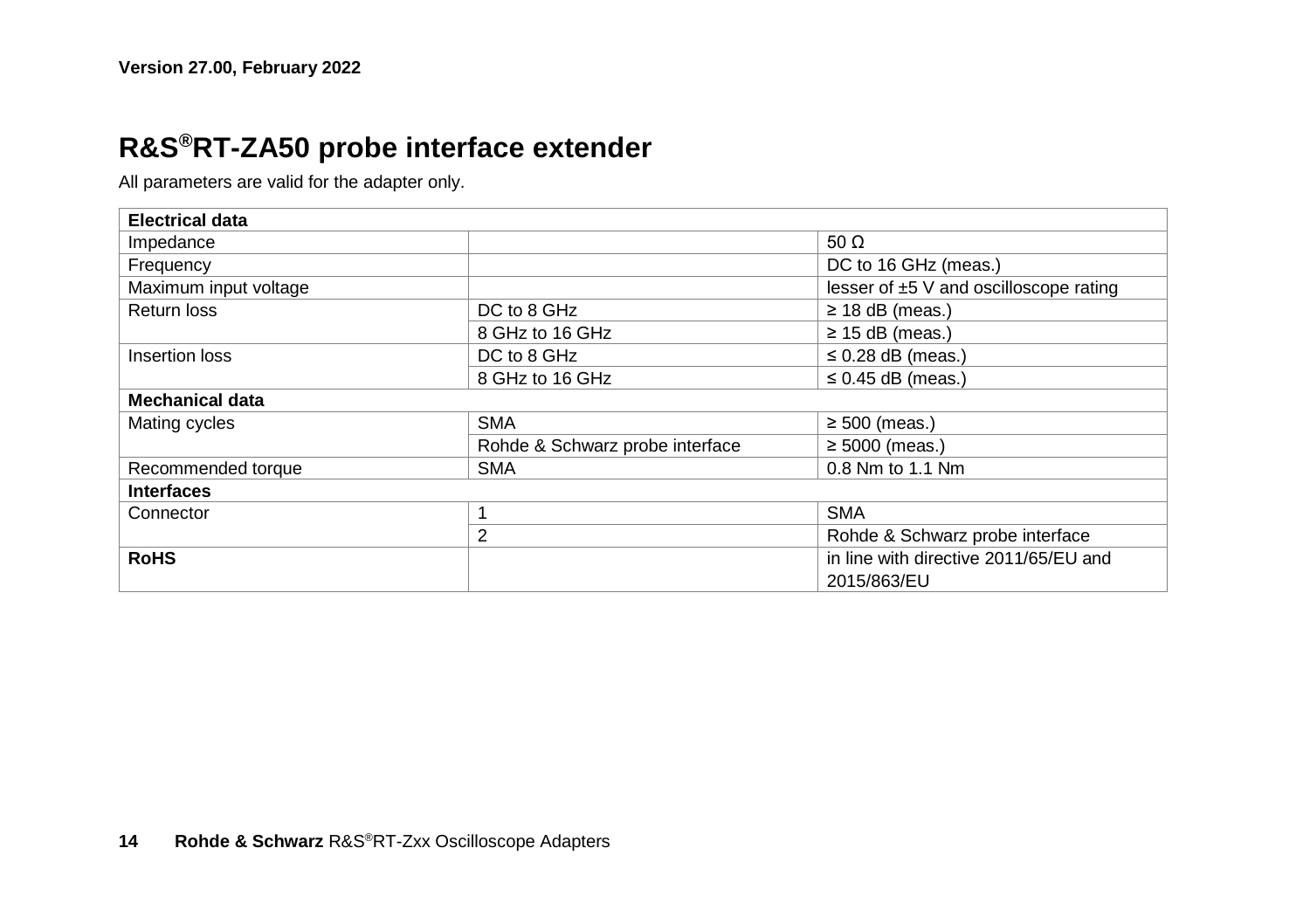# <span id="page-14-0"></span>**R&S®RT-ZA51 probe to 3.5 mm adapter**

All parameters are valid for the adapter only.

| <b>Electrical data</b> |                                 |                                           |  |
|------------------------|---------------------------------|-------------------------------------------|--|
| Impedance              |                                 | 50 $\Omega$                               |  |
| Frequency              |                                 | DC to 18 GHz (meas.)                      |  |
| Maximum input voltage  |                                 | lesser of $\pm 30$ V and base unit rating |  |
| <b>Return loss</b>     | DC to 8 GHz                     | $\geq$ 23 dB (meas.)                      |  |
|                        | 8 GHz to 18 GHz                 | $\geq$ 17 dB (meas.)                      |  |
| Insertion loss         | DC to 8 GHz                     | $\leq$ 0.14 dB (meas.)                    |  |
|                        | 8 GHz to 18 GHz                 | $\leq$ 0.21 dB (meas.)                    |  |
| <b>Mechanical data</b> |                                 |                                           |  |
| Mating cycles          | Rohde & Schwarz probe interface | $\geq 5000$ (meas.)                       |  |
|                        | RPC-3.50                        | $\geq$ 500 (meas.)                        |  |
| Recommended torque     | RPC-3.50                        | 0.8 Nm to 1.1 Nm                          |  |
| <b>Interfaces</b>      |                                 |                                           |  |
| Connector              |                                 | Rohde & Schwarz probe interface           |  |
|                        | 2                               | RPC-3.50                                  |  |
| <b>RoHS</b>            |                                 | in line with directive 2011/65/EU and     |  |
|                        |                                 | 2015/863/EU                               |  |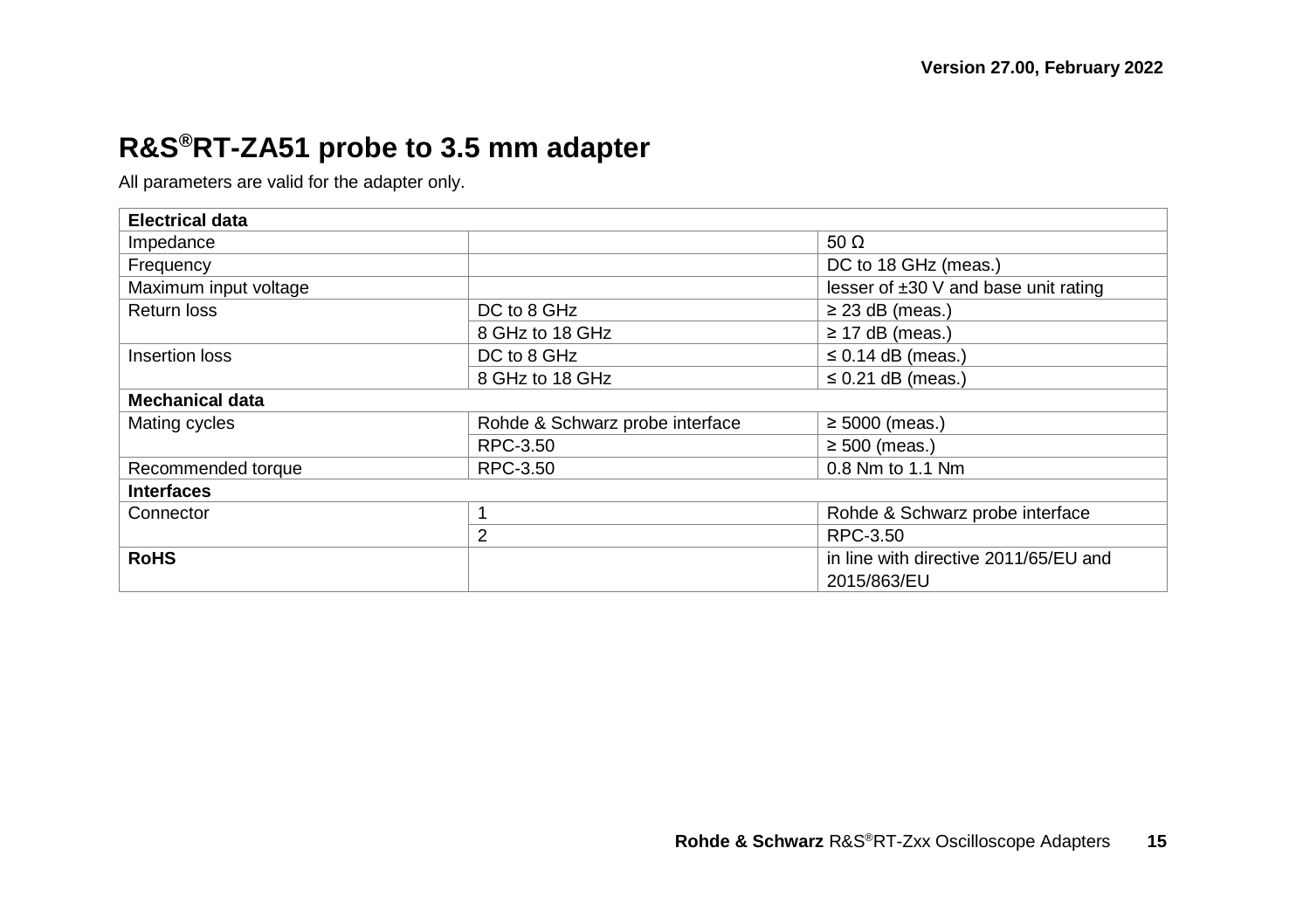# <span id="page-15-0"></span>**Ordering information**

| Designation                                                                                      | <b>Type</b>               | Order No.    |
|--------------------------------------------------------------------------------------------------|---------------------------|--------------|
| <b>Adapters</b>                                                                                  |                           |              |
| 1 M $\Omega$ adapter                                                                             | R&S <sup>®</sup> RT-Z1M   | 1337.9200.02 |
| Probe interface adapter                                                                          | R&S <sup>®</sup> RT-Z2T   | 1338.0007.02 |
| Probe box to N/USB adapter                                                                       | R&S <sup>®</sup> RT-ZA9   | 1417.0909.02 |
| Probe interface extender                                                                         | R&S <sup>®</sup> RT-ZA50  | 1803.5265.02 |
| Probe to 3.5 mm adapter                                                                          | R&S <sup>®</sup> RT-ZA51  | 1803.5365.02 |
| Passive probes                                                                                   |                           |              |
| 8.0 GHz transmission line probe, 10:1, 500 $\Omega$ , 0.3 pF, 20 V (RMS)                         | R&S <sup>®</sup> RT-ZZ80  | 1409.7608.02 |
| Incl. signal pin, solder-in (50); ground pin, solder-in (10); signal pin (2); ground pin,        |                           |              |
| pogo (2); signal adapter, square pin (2); ground adapter, square pin (2); SMA(f) to              |                           |              |
| BNC(m) adapter; marker band kit; accessory box; carrying case; operating manual                  |                           |              |
| 500 MHz passive voltage probe, 10:1, 10 MΩ, 9.5 pF, 400 V (RMS)                                  | R&S <sup>®</sup> RTM-ZP10 | 1409.7708.02 |
| Incl. adjustment tool; coding rings (set) $3 \times 4$ colors; ground lead 15 cm; ground spring  |                           |              |
| 2.5; solid tip CuBe 0.5 mm; sprung hook 2.5; spring tip gold-plated 0.5 mm; operating            |                           |              |
| manual                                                                                           |                           |              |
| High voltage passive probes                                                                      |                           |              |
| 250 MHz high voltage probe, passive, 100:1, 100 M $\Omega$ , 6.5 pF, 850 V (RMS)                 | R&S <sup>®</sup> RT-ZH03  | 1333.0873.02 |
| Incl. adjustment tool; coding clips (set) $2 \times 4$ colors; signal pin (2); sprung hook 5 mm; |                           |              |
| ground lead 14 cm; insulating cap; protective cap; operating manual                              |                           |              |
| 400 MHz high voltage probe, passive, 100:1, 50 M $\Omega$ , 7.5 pF, 1 kV (RMS)                   | R&S <sup>®</sup> RT-ZH10  | 1409.7720.02 |
| Incl. adjustment tool; BNC adapter 5.0-L; coding rings (set) $3 \times 4$ colors;                |                           |              |
| flexible adapter 5.0-L; ground lead 22 cm (2); ground lead 22 cm to 4 mm banana plug;            |                           |              |
| insulating cap 5.0-L; operating manual; protection cap 5.0-L; safety alligator clip (2);         |                           |              |
| solid tip 0.8 mm (5); spring tip 0.8 mm (5); sprung hook 5.0-L (2)                               |                           |              |
| 400 MHz high voltage probe, passive, 1000:1, 50 MΩ, 7.5 pF, 1 kV (RMS)                           | R&S <sup>®</sup> RT-ZH11  | 1409.7737.02 |
| See R&S®RT-ZH10 for equipment included                                                           |                           |              |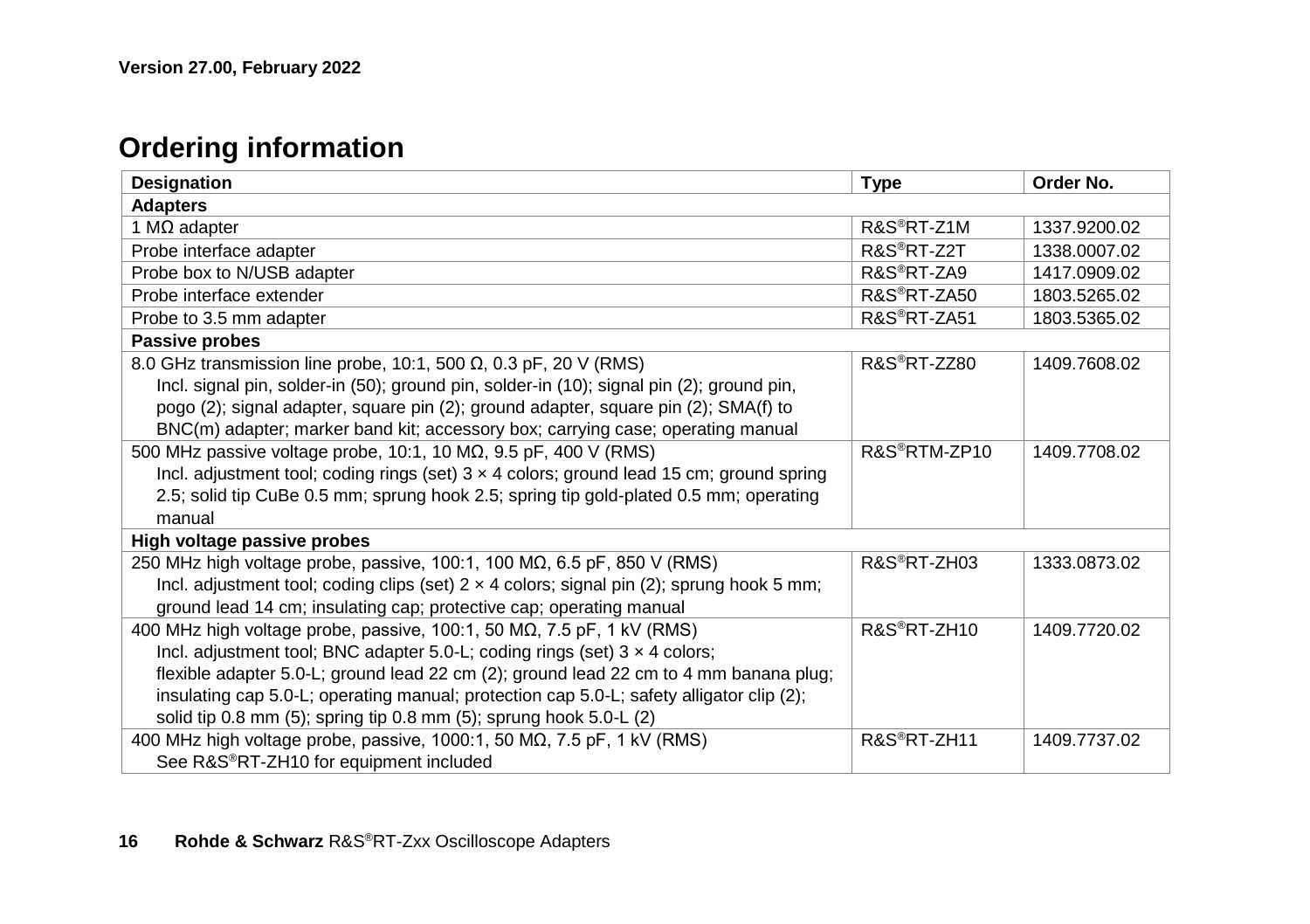| Designation                                                                                                                    | <b>Type</b>               | Order No.    |
|--------------------------------------------------------------------------------------------------------------------------------|---------------------------|--------------|
| <b>Active probes</b>                                                                                                           |                           |              |
| 1.0 GHz active voltage probe, single-ended, 1 M $\Omega$ , 0.9 pF, BNC                                                         | R&S <sup>®</sup> RT-ZS10L | 1333.0815.02 |
| Incl. spring tip 0.5 mm; solid tip 0.5 mm; marker band kit; ground blade; ground pin;                                          |                           |              |
| L-adapter; Y-lead adapter; ground lead, 6 cm; ground lead, 12 cm; ground lead, angled,                                         |                           |              |
| 5 cm; ground lead, angled, 10 cm; micro clip (2); protective cap; power adapter;                                               |                           |              |
| operating manual                                                                                                               |                           |              |
| 1.0 GHz active voltage probe, single-ended, 1 M $\Omega$ , 0.8 pF                                                              | R&S <sup>®</sup> RT-ZS10  | 1410.4080.02 |
| Incl. R&S <sup>®</sup> RT-ZA2 accessory set; R&S <sup>®</sup> ProbeMeter; micro button                                         |                           |              |
| 1.0 GHz active voltage probe, single-ended, 1 M $\Omega$ , 0.8 pF                                                              | R&S <sup>®</sup> RT-ZS10E | 1418.7007.02 |
| Incl. signal pin (5); ground pin, pogo (2); ground pin, solderable, offset (2); marker band                                    |                           |              |
| kit; mini clip (1); lead 15 cm (5.9 in) (1)                                                                                    |                           |              |
| 1.5 GHz active voltage probe, single-ended, 1 M $\Omega$ , 0.8 pF                                                              | R&S <sup>®</sup> RT-ZS20  | 1410.3502.02 |
| Incl. R&S <sup>®</sup> RT-ZA2 accessory set; R&S <sup>®</sup> ProbeMeter; micro button                                         |                           |              |
| 3.0 GHz active voltage probe, single-ended, 1 M $\Omega$ , 0.8 pF                                                              | R&S <sup>®</sup> RT-ZS30  | 1410.4309.02 |
| Incl. R&S®RT-ZA2 accessory set; R&S®ProbeMeter; micro button                                                                   |                           |              |
| 6.0 GHz active voltage probe, single-ended, 1 M $\Omega$ , 0.3 pF                                                              | R&S <sup>®</sup> RT-ZS60  | 1418.7307.02 |
| Incl. R&S <sup>®</sup> ProbeMeter; micro button                                                                                |                           |              |
| Incl. signal pin, solder-in (100); ground pin, solder-in (20); signal pin (5); ground pin,                                     |                           |              |
| pogo (5); signal adapter, square pin (2); ground adapter, square pin (2); marker band                                          |                           |              |
| kit; mini clip $(2)$ ; micro clip $(2)$ ; lead 6 cm $(2.4 \text{ in})$ $(2)$ ; lead 15 cm $(5.9 \text{ in})$ $(2)$ ; accessory |                           |              |
| box; carrying case; operating manual                                                                                           |                           |              |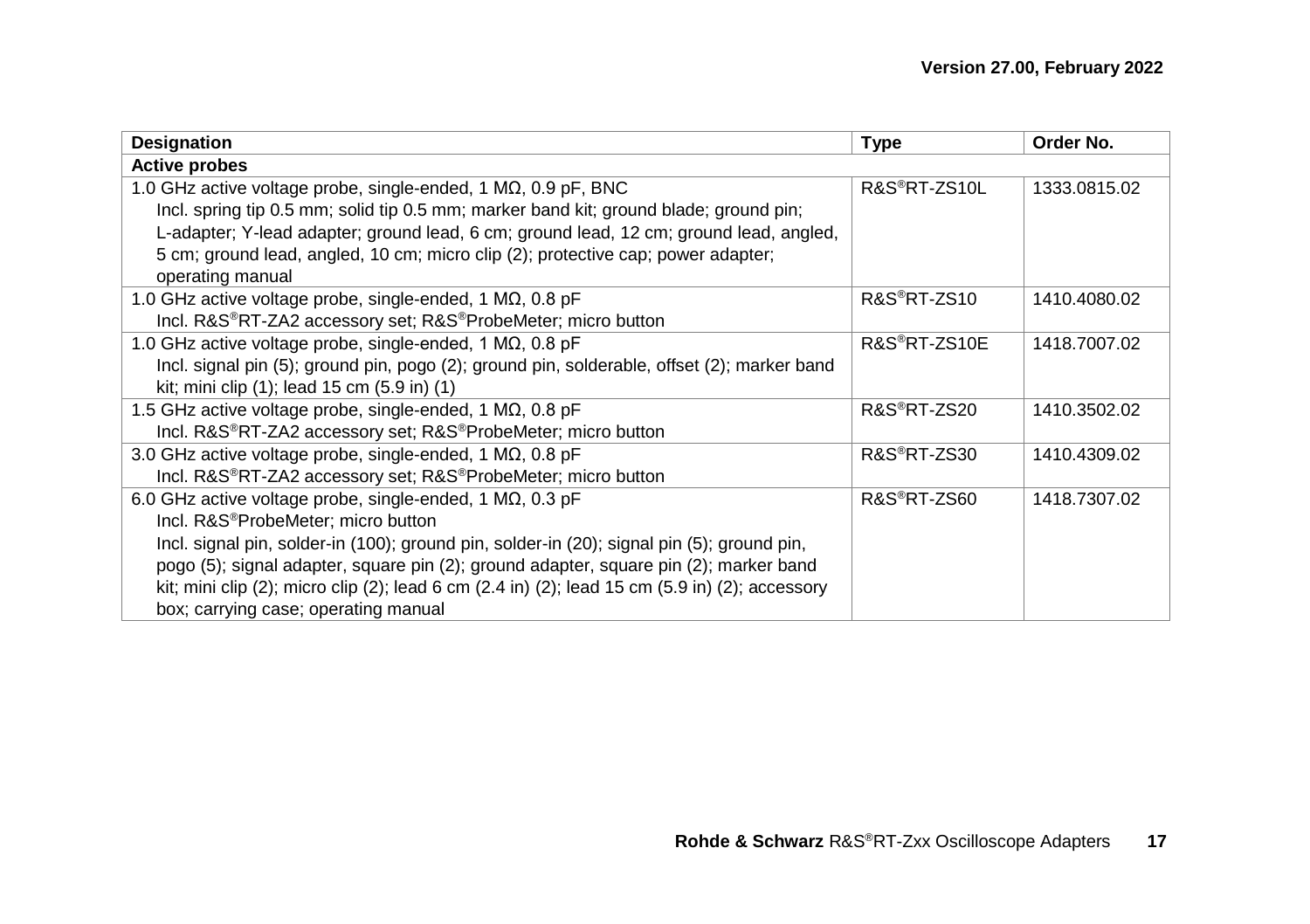| Designation                                                                                       | <b>Type</b>               | Order No.    |
|---------------------------------------------------------------------------------------------------|---------------------------|--------------|
| <b>Differential probes</b>                                                                        |                           |              |
| 25 MHz differential probe, ±700 V, 1 kV (RMS) CAT III, BNC                                        | R&S <sup>®</sup> RT-ZD002 | 1337.9700.02 |
| Incl. sprung hook 4 mm (red, black); safety alligator clip 4 mm (red, black);                     |                           |              |
| USB power cord; trimming tool; operating manual                                                   |                           |              |
| 25 MHz differential probe, ±1.4 kV, 1 kV (RMS) CAT III, BNC                                       | R&S <sup>®</sup> RT-ZD003 | 1337.9800.02 |
| Incl. sprung hook 4 mm (red, black); safety alligator clip 4 mm (red, black);                     |                           |              |
| USB power cord; trimming tool; operating manual                                                   |                           |              |
| 100 MHz differential probe, ±1.4 kV, 1 kV (RMS) CAT III, BNC                                      | R&S <sup>®</sup> RT-ZD01  | 1422.0703.02 |
| Incl. sprung hook 4 mm (2); USB power cord; carrying case; operating manual                       |                           |              |
| 200 MHz differential probe, ±20 V, BNC                                                            | R&S®RT-ZD02               | 1333.0821.02 |
| Incl. safety alligator clip 4 mm (2); sprung hook 4 mm (2); USB power cord; 9 V battery;          |                           |              |
| carrying case; operating manual                                                                   |                           |              |
| 800 MHz differential probe, ±15 V, BNC                                                            | R&S <sup>®</sup> RT-ZD08  | 1333.0838.02 |
| Incl. lead 11 cm (2); lead 7 cm (2); signal pin (6); dual pin (4); mini clip (2); micro clip (2); |                           |              |
| USB power cord; 9 V battery; carrying case; operating manual                                      |                           |              |
| 200 MHz differential probe, ±750 V, 600 V (RMS) CAT II, Rohde & Schwarz probe interface           | R&S <sup>®</sup> RT-ZHD07 | 1800.2307.02 |
| Incl. R&S®RT-ZA24 accessory kit; R&S®RT-ZA22 test leads; R&S®RT-ZHD protector;                    |                           |              |
| carrying case; operating manual                                                                   |                           |              |
| 100 MHz differential probe, ±1.5 kV, 1 kV (RMS) CAT III, Rohde & Schwarz probe interface          | R&S <sup>®</sup> RT-ZHD15 | 1800.2107.02 |
| Incl. R&S®RT-ZA24 accessory kit; R&S®RT-ZA22 test leads; R&S®RT-ZHD protector;                    |                           |              |
| carrying case; operating manual                                                                   |                           |              |
| 200 MHz differential probe, ±1.5 kV, 1 kV (RMS) CAT III, Rohde & Schwarz probe interface          | R&S <sup>®</sup> RT-ZHD16 | 1800.2207.02 |
| Incl. R&S®RT-ZA24 accessory kit; R&S®RT-ZA22 test leads; R&S®RT-ZHD protector;                    |                           |              |
| carrying case; operating manual                                                                   |                           |              |
| 100 MHz differential probe, ±6 kV, 1 kV (RMS) CAT III, Rohde & Schwarz probe interface            | R&S <sup>®</sup> RT-ZHD60 | 1800.2007.02 |
| Incl. R&S®RT-ZA24 accessory kit; R&S®RT-ZA22 test leads; R&S®RT-ZHD protector;                    |                           |              |
| carrying case; operating manual                                                                   |                           |              |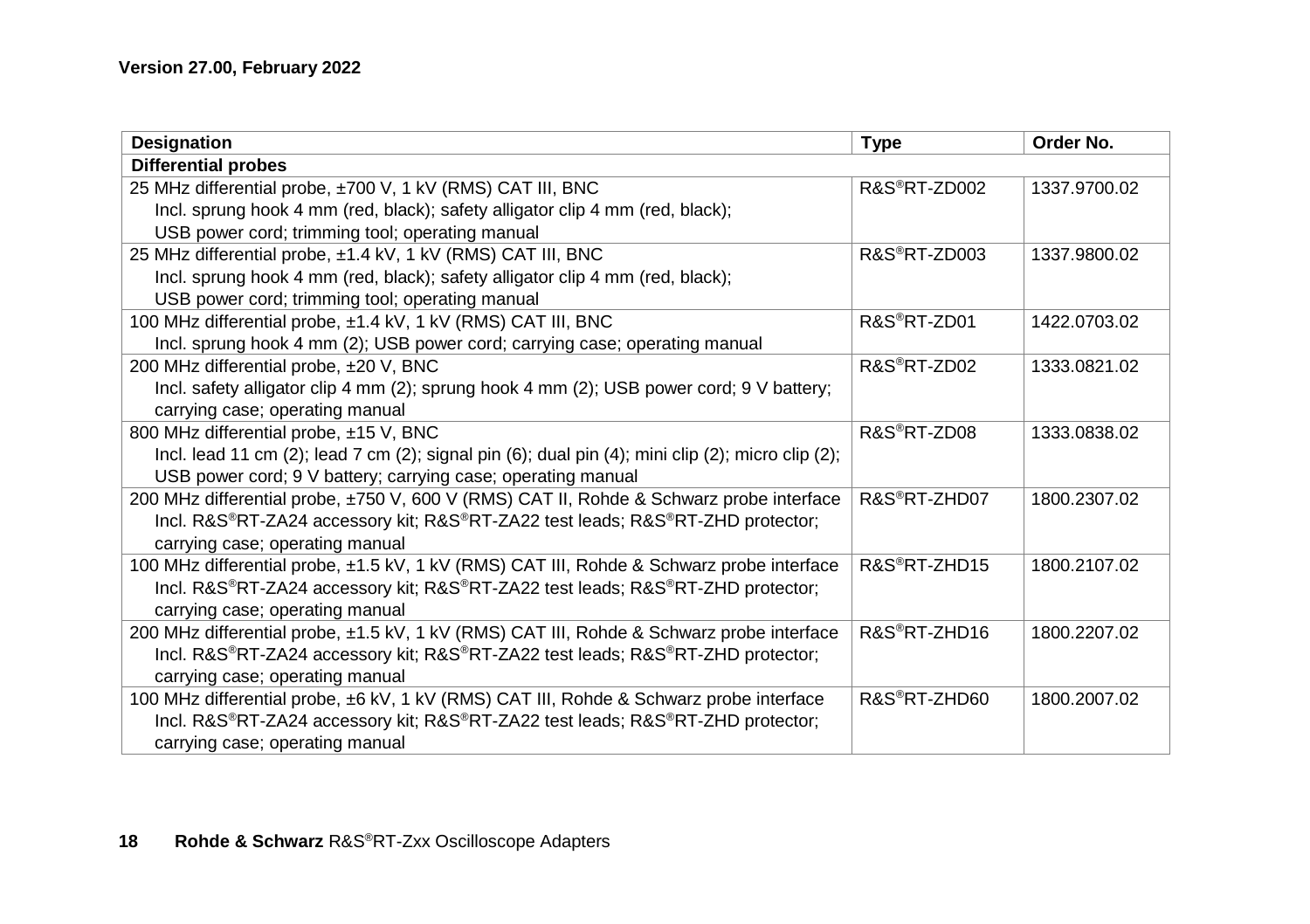| Designation                                                                                                             | <b>Type</b>               | Order No.    |
|-------------------------------------------------------------------------------------------------------------------------|---------------------------|--------------|
| 1.0 GHz active voltage probe, differential, 1 M $\Omega$ , 0.6 pF                                                       | R&S <sup>®</sup> RT-ZD10  | 1410.4715.02 |
| Incl. R&S <sup>®</sup> ProbeMeter; micro button, R&S®RT-ZA15 external attenuator                                        |                           |              |
| See R&S®RT-ZD20 for additional equipment included                                                                       |                           |              |
| 1.5 GHz active voltage probe, differential, 1 MΩ, 0.6 pF                                                                | R&S <sup>®</sup> RT-ZD20  | 1410.4409.02 |
| Incl. R&S <sup>®</sup> ProbeMeter; micro button                                                                         |                           |              |
| Incl. signal pin, solder-in (10); signal pin, variable spacing (4); browser adapter; adapter,                           |                           |              |
| square pin (2); flex adapter, solder-in 4 cm (1.6 in) and 10 cm (3.9 in);                                               |                           |              |
| flex adapter, square pin 4 cm $(1.6 \text{ in})$ and 10 cm $(3.9 \text{ in})$ ; lead 6 cm $(2.4 \text{ in})$ $(2)$ ;    |                           |              |
| lead 15 cm (5.9 in) (1); mini clip (2); micro clip (2); marker band kit; carrying case;                                 |                           |              |
| operating manual                                                                                                        |                           |              |
| 3.0 GHz active voltage probe, differential, 1 MQ, 0.6 pF                                                                | R&S <sup>®</sup> RT-ZD30  | 1410.4609.02 |
| See R&S®RT-ZD20 for equipment included                                                                                  |                           |              |
| 4.5 GHz active voltage probe, differential, 1 M $\Omega$ , 0.4 pF                                                       | R&S <sup>®</sup> RT-ZD40  | 1410.5205.02 |
| Incl. R&S <sup>®</sup> ProbeMeter; micro button                                                                         |                           |              |
| Incl. signal pin, solder-in (100); socket adapter, variable spacing (2); browser adapter,                               |                           |              |
| rigid $(2)$ ; browser adapter, spring loaded $(2)$ ; lead 6 cm $(2.4 \text{ in})$ $(2)$ ; lead 15 cm $(5.9 \text{ in})$ |                           |              |
| (1); mini clip (2); micro clip (2); marker band kit; carrying case; operating manual                                    |                           |              |
| Power rail probes                                                                                                       |                           |              |
| 2.0 GHz power rail probe, 1:1, low noise, 50 k $\Omega$ , large offset range $\pm 60$ V                                 | R&S <sup>®</sup> RT-ZPR20 | 1800.5006.02 |
| Incl. R&S <sup>®</sup> ProbeMeter:                                                                                      |                           |              |
| Incl. SMA extension cable, 1 m (39,4 in) (1), R&S <sup>®</sup> RT-ZA26 pigtail cable,                                   |                           |              |
| 15 cm (5.9 in) (3); R&S <sup>®</sup> RT-ZA25 power rail browser kit (1); solder wire (1);                               |                           |              |
| adhesive pads (7); marker band kit; carrying case; operating manual                                                     |                           |              |
| 4.0 GHz power rail probe, 1:1, low noise, 50 k $\Omega$ , large offset range $\pm 60$ V                                 | R&S®RT-ZPR40              | 1800.5406.02 |
| Incl. R&S <sup>®</sup> ProbeMeter:                                                                                      |                           |              |
| Incl. SMA extension cable low loss, 1.05 m (41.3 in) (1), R&S <sup>®</sup> RT-ZA26 pigtail cable,                       |                           |              |
| 15 cm (5.9 in) (3); R&S®RT-ZA25 power rail browser kit (1); solder wire (1);                                            |                           |              |
| adhesive pads (7); marker band kit; carrying case; operating manual                                                     |                           |              |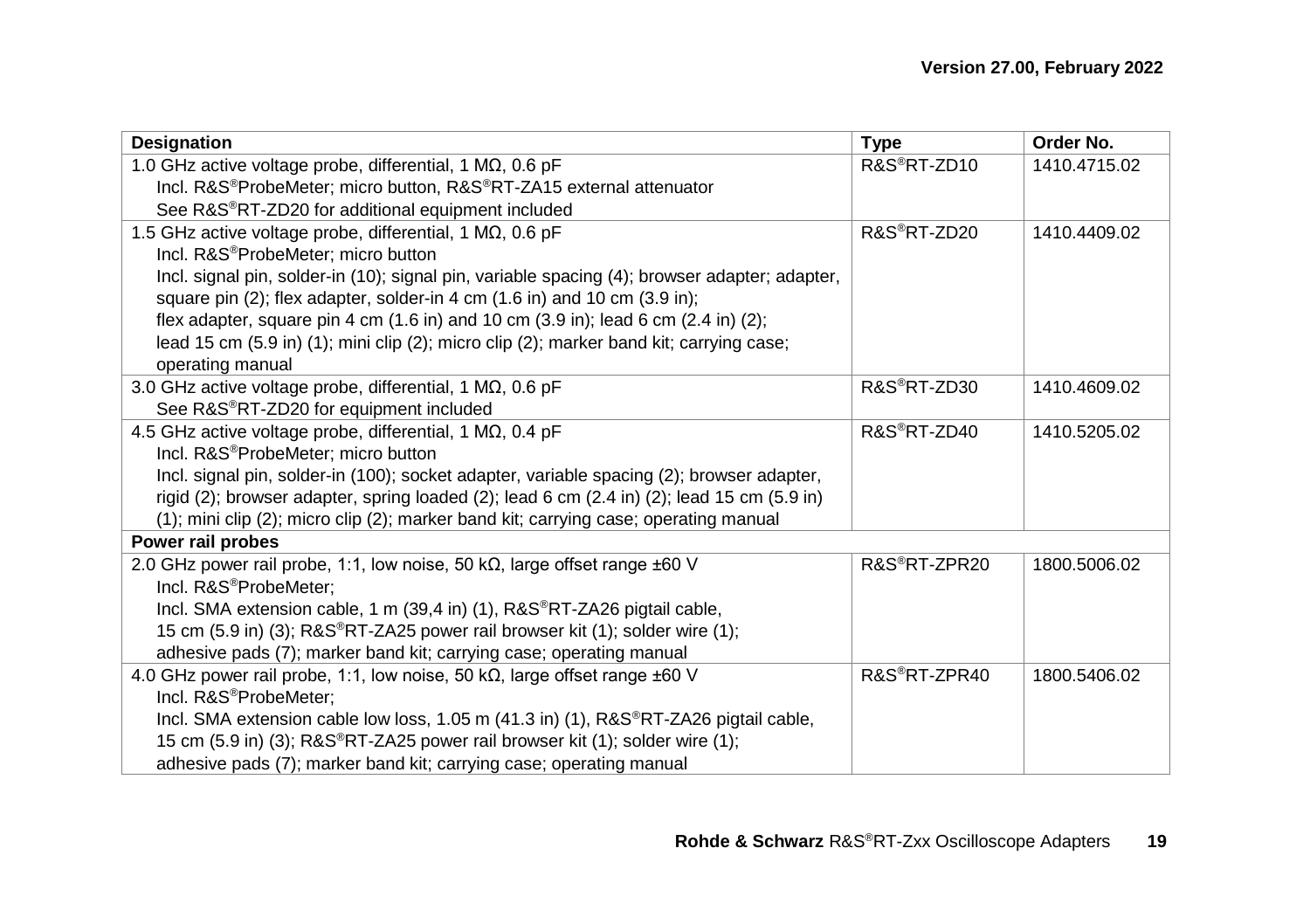| Designation                                                                               | <b>Type</b>               | Order No.    |
|-------------------------------------------------------------------------------------------|---------------------------|--------------|
| <b>Modular probes</b>                                                                     |                           |              |
| 1.5 GHz modular probe amplifier, differential, 400 kΩ, multimode                          | R&S <sup>®</sup> RT-ZM15  | 1800.4700.02 |
| Incl. R&S <sup>®</sup> ProbeMeter: micro button                                           |                           |              |
| Incl. lead 15 cm (5.9 in) (1); Ag plated wire 0.1 mm (0.04 in) (1); Ag plated wire 0.2 mm |                           |              |
| (0.08 in) (1); solder wire (1); adhesive pads (7); solder-in resistor for R&S®RT-ZMA15    |                           |              |
| (20); solder lead for R&S®RT-ZMA12/15 (20); marker band kit; carrying case; operating     |                           |              |
| manual                                                                                    |                           |              |
| 3.0 GHz modular probe amplifier, differential, 400 k $\Omega$ , multimode                 | R&S <sup>®</sup> RT-ZM30  | 1419.3005.02 |
| Incl. R&S <sup>®</sup> ProbeMeter; micro button                                           |                           |              |
| See R&S <sup>®</sup> RT-ZM15 for additional equipment included                            |                           |              |
| 6.0 GHz modular probe amplifier, differential, 400 k $\Omega$ , multimode                 | R&S <sup>®</sup> RT-ZM60  | 1419.3105.02 |
| Incl. R&S®ProbeMeter; micro button                                                        |                           |              |
| See R&S®RT-ZM15 for additional equipment included                                         |                           |              |
| 9.0 GHz modular probe amplifier, differential, 400 kΩ, multimode                          | R&S <sup>®</sup> RT-ZM90  | 1419.3205.02 |
| Incl. R&S®ProbeMeter; micro button                                                        |                           |              |
| See R&S®RT-ZM15 for additional equipment included                                         |                           |              |
| Tip cable, solder in, length: 15 cm, multimode compatible                                 | R&S <sup>®</sup> RT-ZMA10 | 1419.4301.02 |
| Tip cable, solder in, extended temperature, length: 15 cm, multimode compatible           | R&S®RT-ZMA11              | 1419.4318.02 |
| Tip cable, square pin, for 1.27 mm pin header, length: 15 cm, multimode compatible        | R&S <sup>®</sup> RT-ZMA12 | 1419.4324.02 |
| Tip cable, quick connect, for solder in resistor connection, length: 15 cm,               | R&S <sup>®</sup> RT-ZMA15 | 1419.4224.02 |
| multimode compatible                                                                      |                           |              |
| Browser module, variable span from 0.5 mm to 8 mm, spring-loaded                          | R&S <sup>®</sup> RT-ZMA30 | 1419.4353.02 |
| Incl. spring loaded resistor tips (2 pairs)                                               |                           |              |
| SMA module, 2.92 mm/3.5 mm/SMA, differential, 100 Ω, DC termination,                      | R&S <sup>®</sup> RT-ZMA40 | 1419.4201.02 |
| multimode compatible                                                                      |                           |              |
| Incl. lead 11 cm (4.3 in) (1)                                                             |                           |              |
| Extended temperature kit, 1 m matched cable pair, multimode compatible,                   | R&S <sup>®</sup> RT-ZMA50 | 1419.4218.02 |
| Incl. R&S <sup>®</sup> RT-ZMA11 (1); Ag plated wire 0.1 mm (0.04 in) (1);                 |                           |              |
| Ag plated wire 0.2 mm (0.08 in) (1); solder wire (1)                                      |                           |              |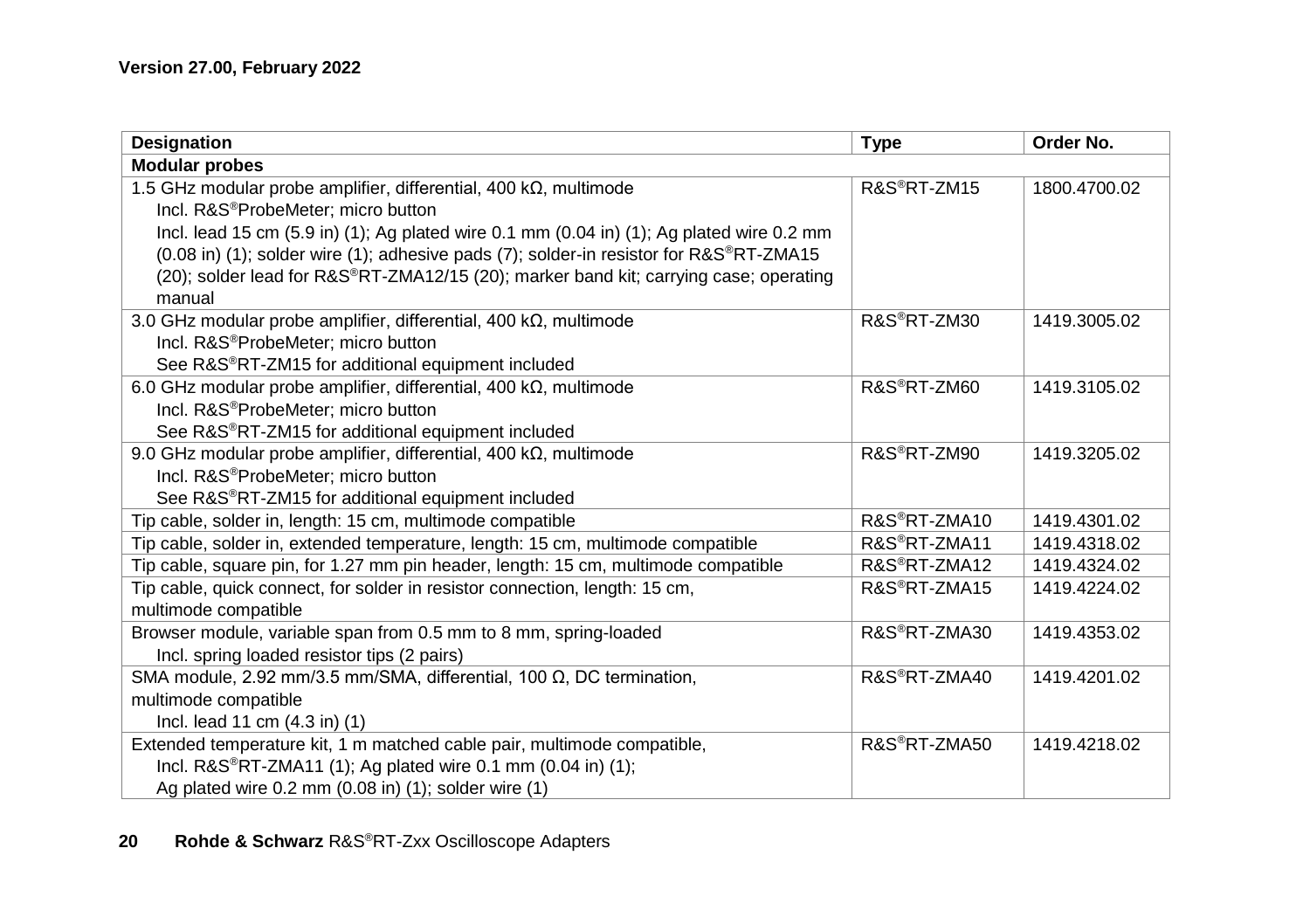| Designation                                                                         | <b>Type</b>               | Order No.    |  |
|-------------------------------------------------------------------------------------|---------------------------|--------------|--|
| <b>Current probes</b>                                                               |                           |              |  |
| 20 kHz current probe, AC/DC, 0.01/0.001 V/A, 1000 A, 300 V (RMS) CAT III, BNC       | R&S <sup>®</sup> RT-ZC02  | 1333.0850.02 |  |
| Incl. operating manual                                                              |                           |              |  |
| 100 kHz current probe, AC/DC, 0.1 V/A, 30 A, 300 V (RMS) CAT III, BNC               | R&S <sup>®</sup> RT-ZC03  | 1333.0844.02 |  |
| Incl. operating manual                                                              |                           |              |  |
| 10 MHz current probe, AC/DC, 0.01 V/A, 150 A (RMS), BNC                             | R&S <sup>®</sup> RT-ZC10  | 1409.7750K02 |  |
| Incl. carrying case; operating manual                                               |                           |              |  |
| 100 MHz current probe, AC/DC, 0.1 V/A, 30 A (RMS), BNC                              | R&S <sup>®</sup> RT-ZC20  | 1409.7766K02 |  |
| Incl. carrying case; operating manual                                               |                           |              |  |
| 120 MHz current probe, AC/DC, 1 V/A, 5 A (RMS), BNC                                 | R&S <sup>®</sup> RT-ZC30  | 1409.7772K02 |  |
| Incl. carrying case; operating manual                                               |                           |              |  |
| 2 MHz current probe, AC/DC, 0.01 V/A, 500 A (RMS), Rohde & Schwarz probe interface  | R&S <sup>®</sup> RT-ZC05B | 1409.8204.02 |  |
| Incl. carrying case; operating manual                                               |                           |              |  |
| 10 MHz current probe, AC/DC, 0.01 V/A, 150 A (RMS), Rohde & Schwarz probe interface | R&S <sup>®</sup> RT-ZC10B | 1409.8210.02 |  |
| Incl. carrying case; operating manual                                               |                           |              |  |
| 50 MHz current probe, AC/DC, 0.1 V/A, 30 A (RMS), Rohde & Schwarz probe interface   | R&S <sup>®</sup> RT-ZC15B | 1409.8227.02 |  |
| Incl. carrying case; operating manual                                               |                           |              |  |
| 100 MHz current probe, AC/DC, 0.1 V/A, 30 A (RMS), Rohde & Schwarz probe interface  | R&S <sup>®</sup> RT-ZC20B | 1409.8233.02 |  |
| Incl. carrying case; operating manual                                               |                           |              |  |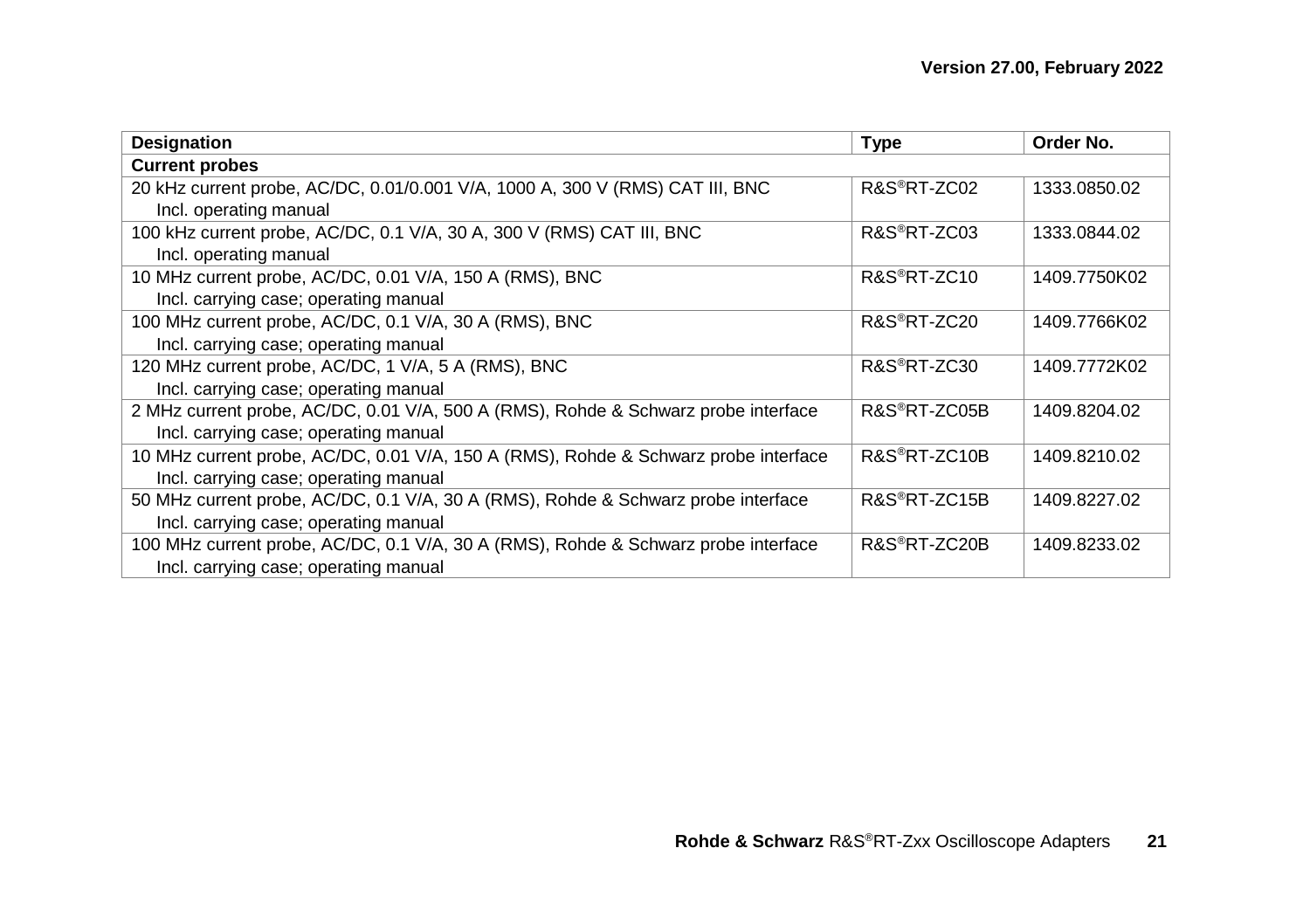| <b>Service options</b>                                              |                                  |                                 |
|---------------------------------------------------------------------|----------------------------------|---------------------------------|
| Extended warranty, one year                                         | R&S <sup>®</sup> WE1             | Not available for all products. |
| Extended warranty, two years                                        | R&S <sup>®</sup> WE2             |                                 |
| Extended warranty, three years                                      | R&S <sup>®</sup> WE3             | Please contact your local       |
| Extended warranty, four years                                       | R&S <sup>®</sup> WE4             | Rohde & Schwarz sales office.   |
| Extended warranty with calibration coverage, one year               | R&S <sup>®</sup> CW1             |                                 |
| Extended warranty with calibration coverage, two years              | R&S <sup>®</sup> CW <sub>2</sub> |                                 |
| Extended warranty with calibration coverage, three years            | R&S <sup>®</sup> CW3             |                                 |
| Extended warranty with calibration coverage, four years             | R&S <sup>®</sup> CW4             |                                 |
| Extended warranty with accredited calibration coverage, one year    | R&S <sup>®</sup> AW1             |                                 |
| Extended warranty with accredited calibration coverage, two years   | R&S <sup>®</sup> AW2             |                                 |
| Extended warranty with accredited calibration coverage, three years | R&S <sup>®</sup> AW3             |                                 |
| Extended warranty with accredited calibration coverage, four years  | R&S <sup>®</sup> AW4             |                                 |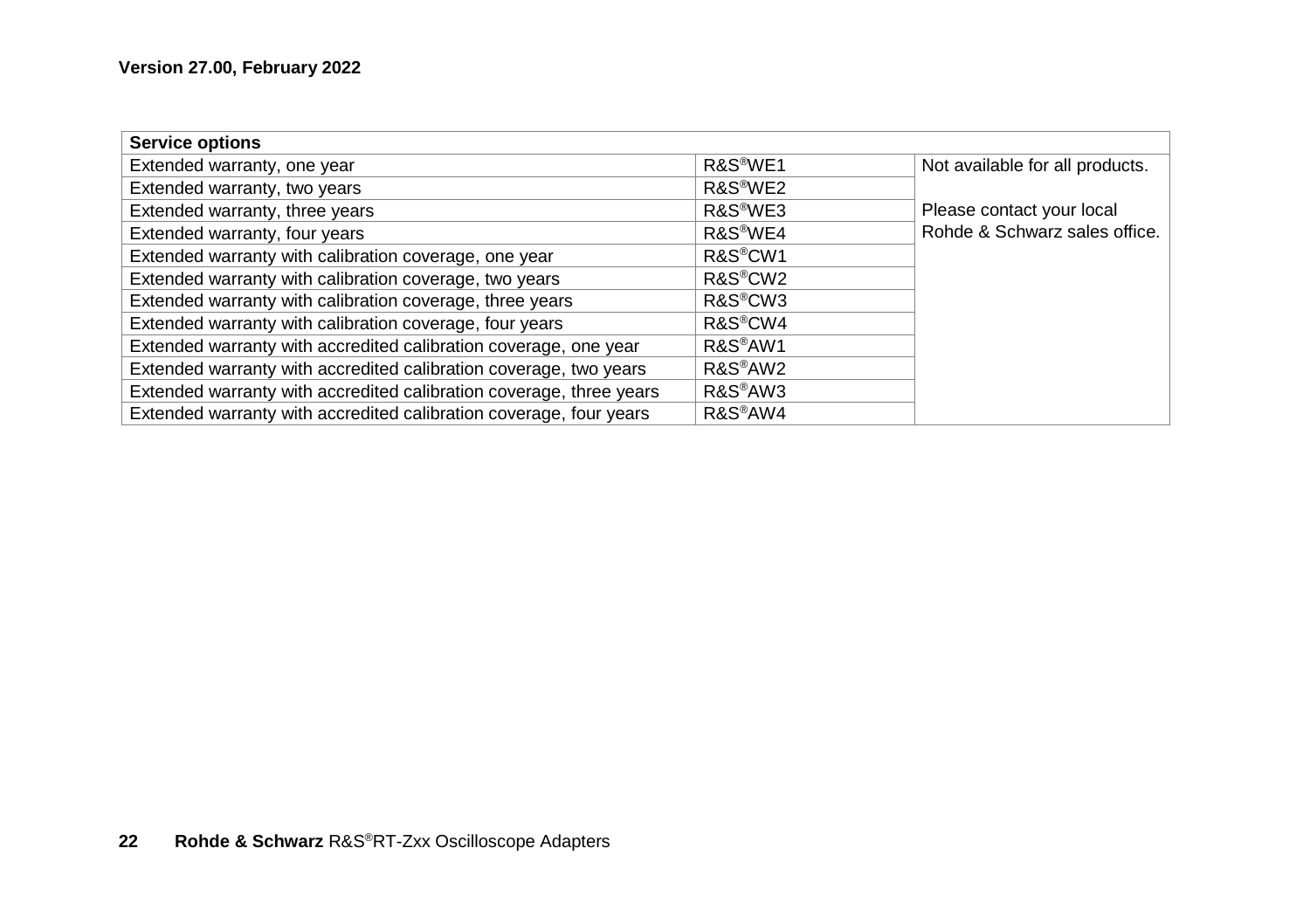#### **Extended warranty with a term of one to four years (WE1 to WE4)**

<span id="page-22-0"></span>Repairs carried out during the contract term are free of charge 1. Necessary calibration and adjustments carried out during repairs are also covered.

#### **Extended warranty with calibration (CW1 to CW4)**

 $\overline{a}$ 

Enhance your extended warranty by adding calibration coverage at a package price. This package ensures that your Rohde & Schwarz product is regularly calibrated, inspected and maintained during the term of the contract. It includes all repairs <sup>[1](#page-22-0)</sup> and calibration at the recommended intervals as well as any calibration carried out during repairs or option upgrades.

#### **Extended warranty with accredited calibration (AW1 to AW4)**

Enhance your extended warranty by adding accredited calibration coverage at a package price. This package ensures that your Rohde & Schwarz product is regularly calibrated under accreditation, inspected and maintained during the term of the contract. It includes all repairs<sup>[1](#page-22-0)</sup> and accredited calibration at the recommended intervals as well as any accredited calibration carried out during repairs or option upgrades.

<sup>1</sup> Excluding defects caused by incorrect operation or handling and force majeure. Wear-and-tear parts are not included.